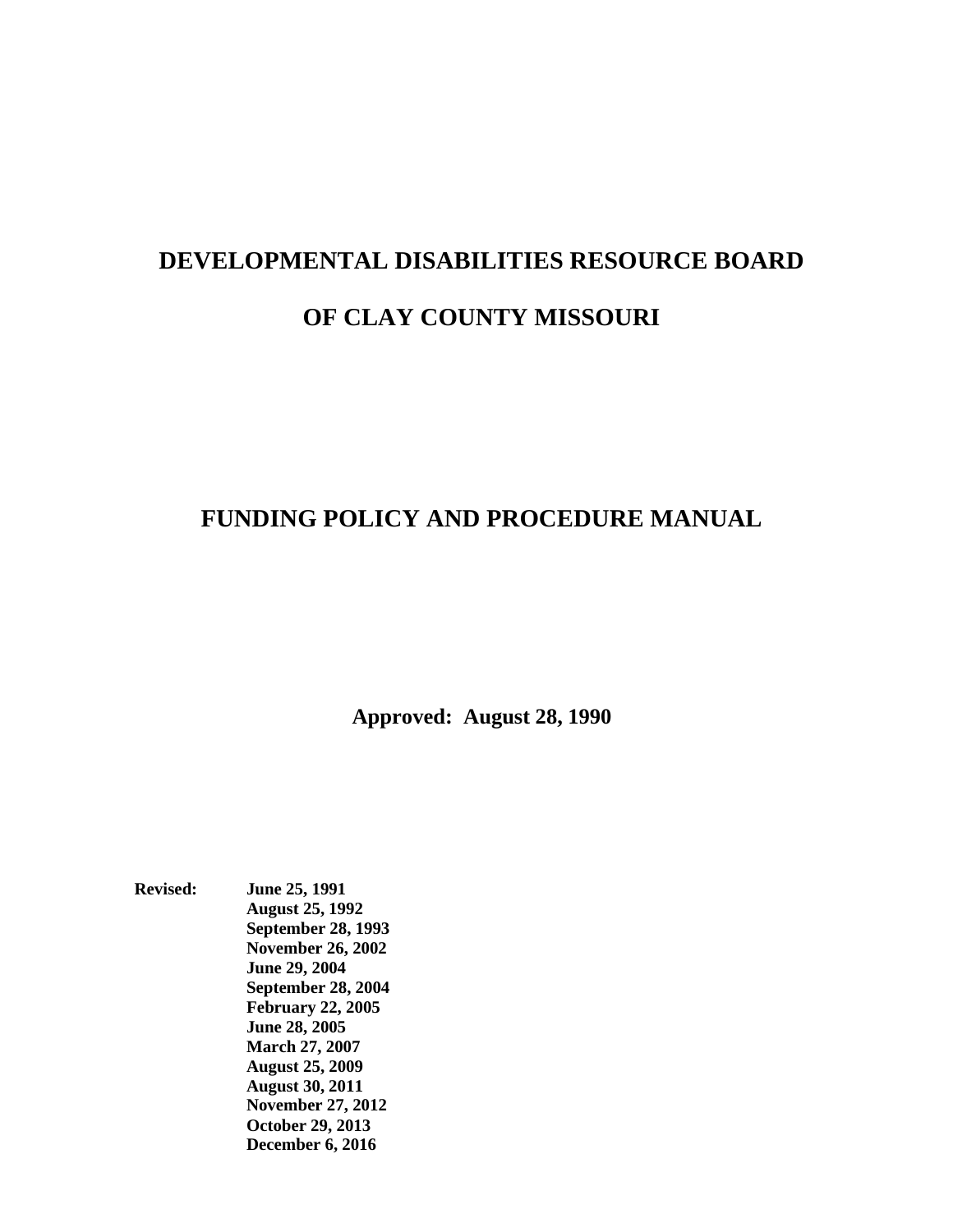# **DEVELOPMENTAL DISABILITIES RESOURCE BOARD OF CLAY COUNTY MISSOURI**

# **FUNDING POLICY AND PROCEDURE MANUAL**

# **TABLE OF CONTENTS**

| <b>AVAILABILITY OF FUNDS</b>                       | Page(s)<br>3 |
|----------------------------------------------------|--------------|
|                                                    |              |
| STATEMENT OF BASIC PRINCIPLES OF FUNDING           | $3 - 5$      |
| <b>BOARD-OWNED REAL ESTATE</b>                     | 5            |
| <b>ELIGIBILITY REQUIREMENTS</b>                    |              |
| <b>Agency Eligibility</b><br>Ι.                    | $5-6$        |
| II. Project Eligibility                            | 7            |
| III. Client Eligibility                            | $7 - 8$      |
| FUNDING CLASSIFICATIONS AND RELATED POLICIES       |              |
| I. Purchase of Service                             | 9            |
| II. Grants                                         | $10-13$      |
| III. FMAP                                          | $13 - 14$    |
| <b>GENERAL FISCAL MANAGEMENT POLICIES EXPECTED</b> |              |
| OF AGENCIES REQUESTING FUNDS                       |              |
| I. Agency Accreditation                            | 14           |
| II. Inventory Control                              | 14           |
| <b>III. Record Retention</b>                       | 15           |
| IV. Audit                                          | 15           |
| V. Insurance                                       | 15           |
| APPLICATION FOR FUNDING PROCESS                    |              |
| <b>Application Announcement</b><br>$\mathbf{L}$    | 16           |
| Application Review By Board Committee<br>П.        | 16           |
| <b>Board Action On Application</b><br>III.         | 16           |
| <b>GRIEVANCE PROCEDURE</b>                         | 17           |
| CONTRACTUAL AGREEMENTS                             | 17-19        |
| <b>INVOICING AND PAYMENT PROCEDURES</b>            | $19-21$      |
| <b>MONITORING</b>                                  | 22           |
| <b>CONFIDENTIALITY</b>                             | 23           |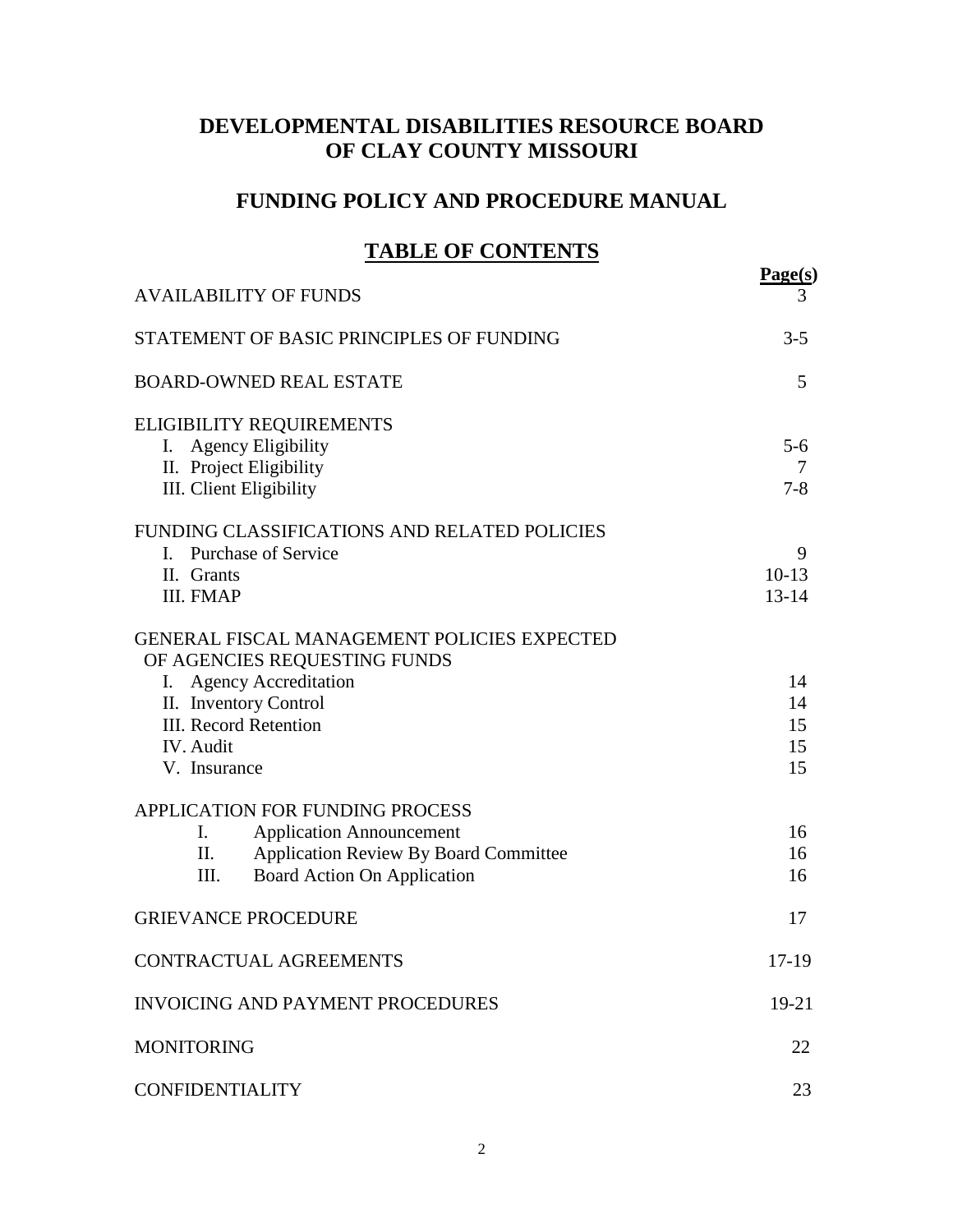# **DEVELOPMENTAL DISABILITIES RESOURCE BOARD OF CLAY COUNTY MISSOURI**

# **FUNDING POLICY AND PROCEDURE MANUAL**

# **AVAILABILITY OF FUNDS**

In 1969 the Missouri Legislature passed legislation (Senate Bill 40) to allow Missouri Counties and cities not a part of counties to approve local property taxes to generate locally controlled funds for the delivery of services to persons who are intellectually/developmentally disabled.

The Developmental Disabilities Resource Board (hereafter referred to as the "Board") has the responsibility for the administration and management of special tax revenues generated from a county-wide property mill tax currently set at 12 cents per \$100 assessed valuation.

The Board's fiscal year is from January l through December 31. The Board adopts an annual budget in November/December of each year which establishes an allocation plan by which funds are budgeted by administrative and service areas in accordance with priorities set by the Board's goals and objectives.

Agencies seeking funds from the Board should be aware that its funds are limited, and the competition for them is great.

## **STATEMENT OF BASIC PRINCIPLES OF FUNDING**

The following are basic principle statements of the Board concerning the funding of services:

- 1. The Board desires to enhance, initiate and/or expand services utilizing its funds, without the possible commensurate loss of other sources of funding.
- 2. The Board recognizes that persons with developmental disabilities of all ages are in need of some type of service. Within the service delivery system there are defined areas of responsibilities pursuant to Local, State and Federal statutory mandates. The Board believes that for the service delivery system to be truly comprehensive in meeting the needs of the developmentally disabled, funding responsibilities must be shared. No one funding source can be expected to effectively meet all the needs of the developmentally disabled. The Board's funding policy concentrates on services that are not provided or the focus of other major public funding sources.
- 3. The Board may, at its discretion, expend its funds through contractual agreement with not-for-profit agencies, provide direct provision of services or utilize a combination of either method. This includes additional, forfeited or unused funds during each fiscal year.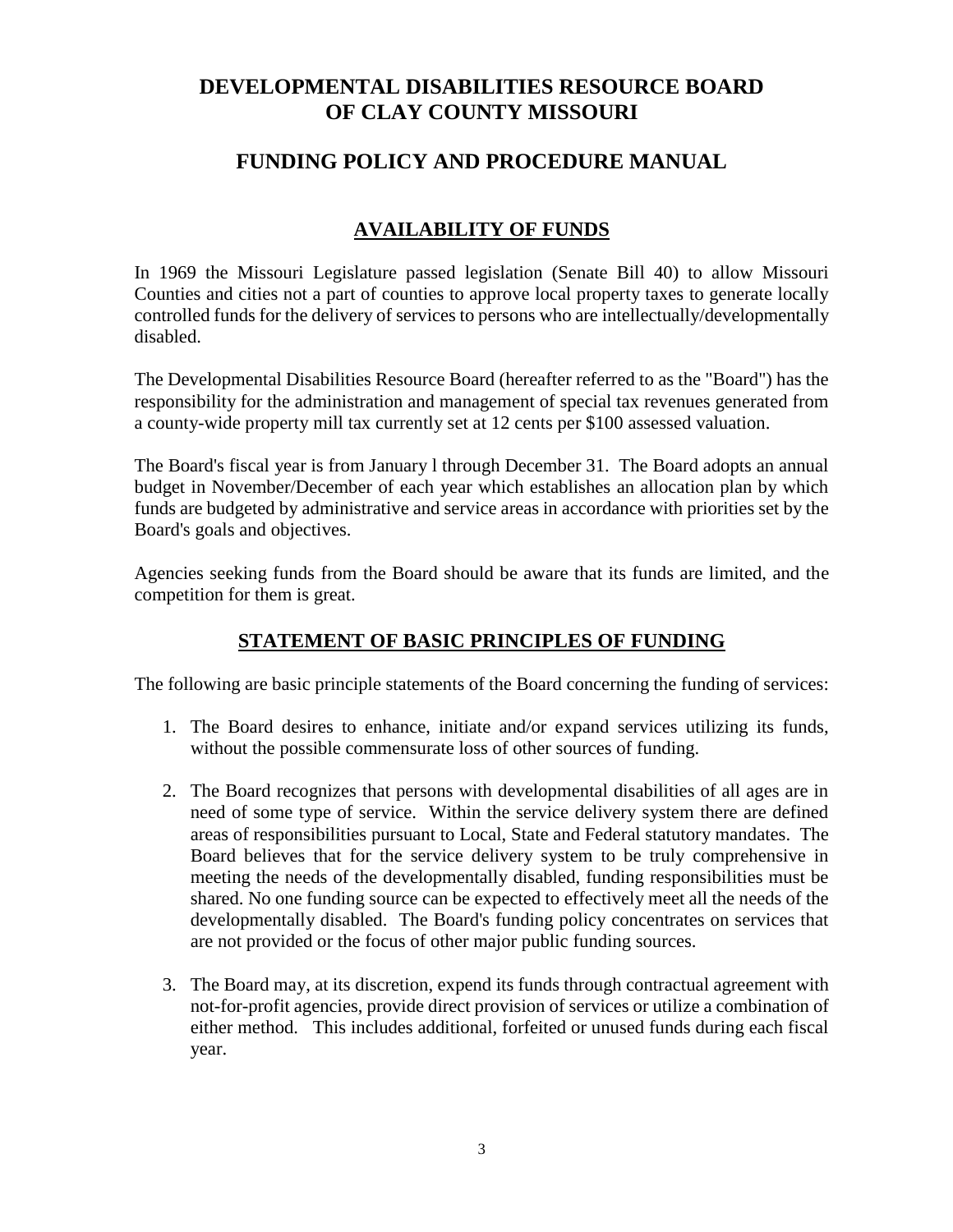## **STATEMENT OF BASIC PRINCIPLES OF FUNDING**

- 4. Clay County mill levy funds shall be used to supplement, not to supplant, all other public and private expenditures. Where possible the Board prefers to provide match (FMAP) to leverage federal dollars rather than supplementing the agency directly.
- 5. With respect to funding requests for the establishment of new or substantially expanded services, all applicants must demonstrate the need/demand for the proposed service by means of a waiting list verified by the referring or sponsoring entity (i.e., Department of Mental Health, Division of Vocational Rehabilitation) and, if applicable, a needs survey should be conducted within Clay County.
- 6. In the case of projects for which the applicant is requesting partial funding, applicants must demonstrate the availability and source of other funds other than those requested from the Board for the development and/or continued operation of the proposed service.
- 7. In order to serve the maximum number of persons with developmental disabilities, the Board desires to use its available funds to leverage other funding sources. To this end, the Board may, at its discretion, request that agencies seeking Board funds consider using their own financial resources and/or other resources in partnership with Board funds.
- 8. The Board will not utilize funds to assist agencies in retiring their long-term debts. To be considered for funding, the debt must be incurred within the last twelve (12) months.
- 9. The Board will not, except under special circumstances, approve funds for services rendered/expenses incurred by an Agency prior to the date of Board approval of the Agency's application.
- 10. The Board reserves the right to establish the conditions and requirements of the funding agreement between the Agency and the Board for approved applications.
- 11. An Agency that has failed to perform in accordance with the contractual agreement with the Board, on any one project, shall therefore be considered by the Board to be in default on all other projects, and no further funds shall be disbursed until the problem has been resolved to the satisfaction of the Board.
- 12. The Agency must demonstrate an on-going effort toward publicizing its programs, functions and location to all segments of the community utilizing all feasible media. It is expected that public education materials and media information state that funding is being received from the Developmental Disabilities Resource Board of Clay County.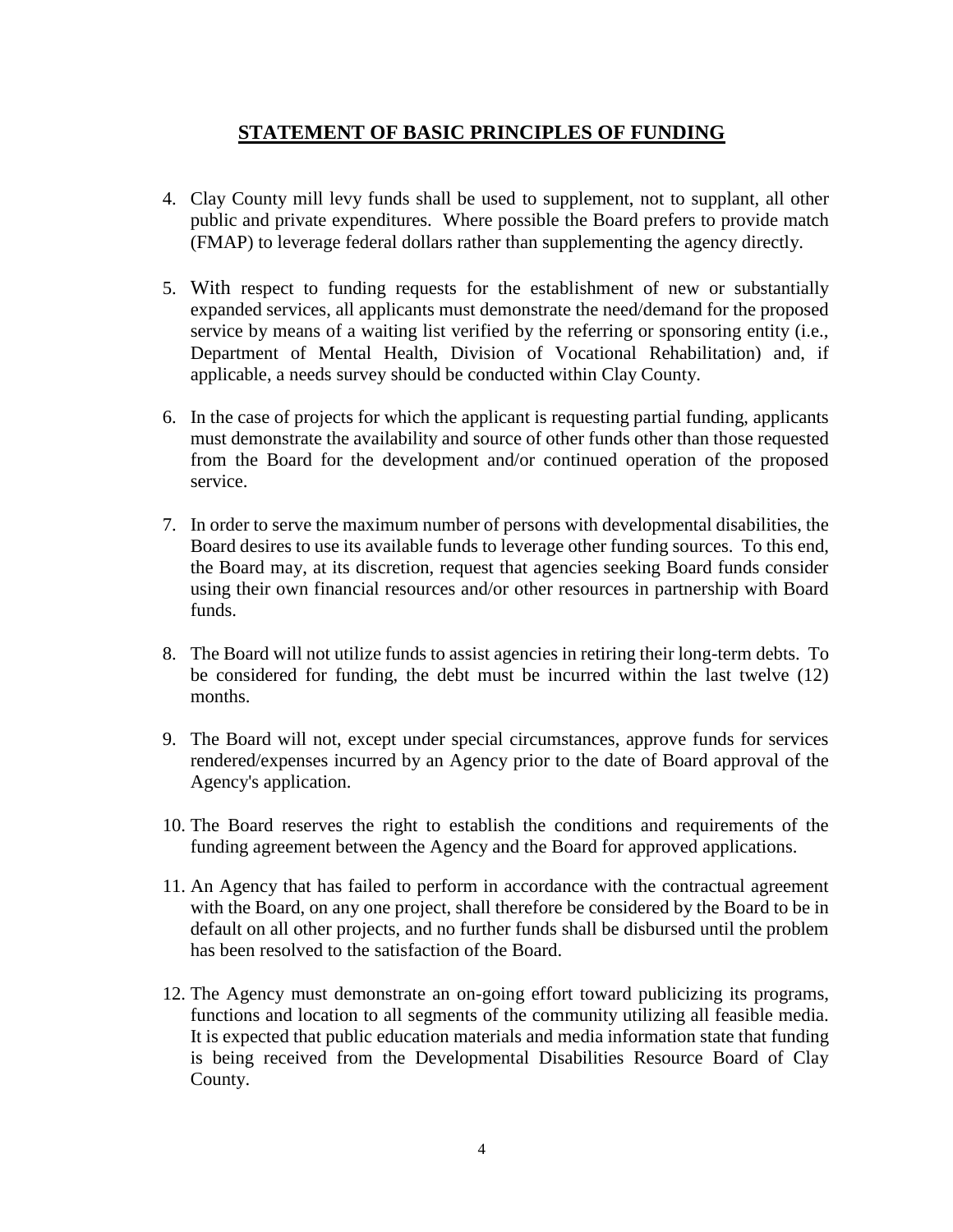# **STATEMENT OF BASIC PRINCIPLES OF FUNDING**

- 13. Agencies are required to submit a Board of Directors membership list showing names, addresses, telephone numbers, term of office including identification of officers. Agencies shall notify the Board of changes in membership in order to ensure the accuracy of Board records.
- 14. Agencies are required to submit in writing the agency's policies in regard to Travel/Entertainment Expenses. This will include but is not limited to reimbursement for mileage, per diem costs, travel in state, travel out of state, and travel out of the continental United States, policy regarding use of company vehicle for personal use, policy on the purchase of food and alcoholic beverages for business/entertainment meetings and the policy as to the person or persons that review and approve any and all agency travel and entertainment expenses.
- 15. Agencies requesting funds from the Board shall comply with all requirements as stated in the Board's Funding Policy & Procedure Manual.

## **BOARD-OWNED REAL ESTATE**

- 1. Buildings constructed or purchased by the Board shall remain the property of the Board unless specific Board action designates otherwise. Buildings may be leased for specific purposes, by written agreement formally agreed to by the Board, with program intentions and maintenance provisions identified therein.
- 2. The amount of the lease shall be determined on an annual basis unless specific Board action designates otherwise.
- 3. The Board shall maintain property and general liability insurance coverage on buildings, grounds and Board-owned equipment. The lessee organization shall be responsible for its own organizational liability and property coverage.
- 4. Lease agreements shall represent a contract for service and shall specify Board action in the event of lessee default or failure to operate the building or program adequately.
- 5. Maintenance of Board-owned property, or property maintained by the Board according to grant provision, shall be specified and outlined by contract.

# **ELIGIBILITY REQUIREMENTS**

The following policies describe who is eligible to apply for and receive funding from the Board.

# **I. AGENCY ELIGIBILITY**

1. The Agency must be registered as a not-for-profit corporation in the State of Missouri. In the case of not-for-profit corporations in existence for a period exceeding one year,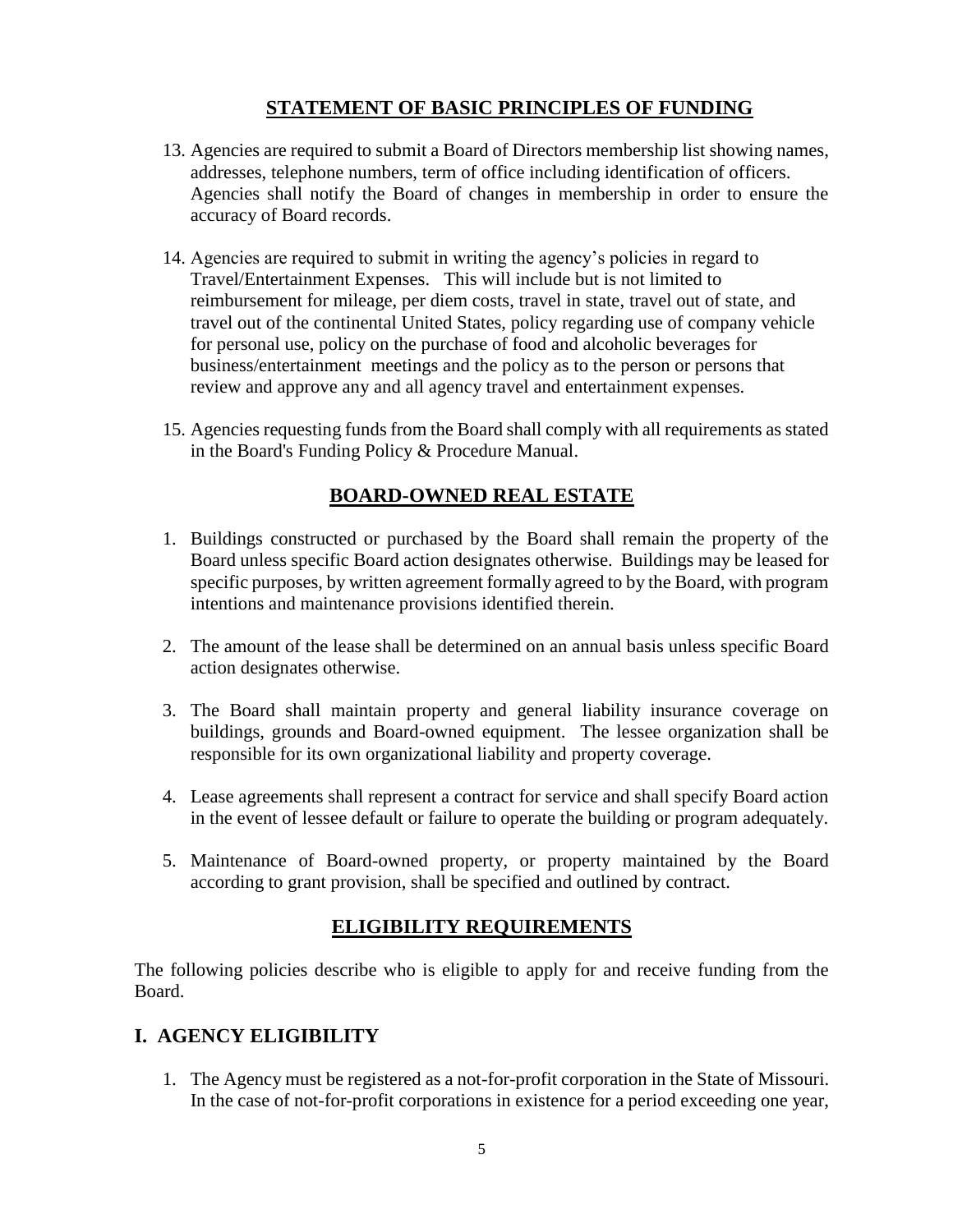# **ELIGIBILITY REQUIREMENTS**

## **I. AGENCY ELIGIBILITY (continued)**

the corporation must be recognized as being in "Good Standing" with the State of Missouri.

- 2. The Agency shall not discriminate in the hiring or employment of staff on the basis of race, color, national origin, sex, religion, family status or disability.
- 3. The Agency shall establish and maintain a system of client rights as provided by Chapter 630, Sections 630.110 through 630.200, RSMo., and the Department of Mental Health's rules and regulations.
- 4. The Agency services shall be available to persons without regard to sex, religion, race, color, national origin, family status or disability.
- 5. The Agency shall have a Conflict of Interest policy consistent with the Missouri Ethics Commission Chapter 105, RSMo. If a conflict of interest should be identified, a statement of full disclosure should be on record with the Agency.
- 6. The Agency's Board of Directors should have representation from the consumer group for whom it provides services.
- 7. The Agency should demonstrate that they have a sound financial management system with fiscal management controls and record keeping in accordance with generally accepted accounting principles as promulgated by the American Institute of Certified Public Accountants.
- 8. The Agency must demonstrate that they have the programmatic, technical expertise and facilities to accomplish the Agency's stated goals.
- 9. The Agency shall meet at a minimum, those mandatory standards promulgated pursuant to Local, State and Federal statutes. Agencies are encouraged to strive to a level of excellence in service beyond that viewed as minimum/mandatory. Agencies which are accreditable by CARF or other applicable accrediting organizations approved by the Board must obtain and maintain that accreditation to receive funding. No funding requests will be honored during the period of non-accreditation. Recertification must occur within six (6) months of the loss of accreditation. Upon completion of the accreditation, an agency may back bill for services rendered only for a period not to exceed six (6) months.
- 10. The Agency and/or its services must be located within Clay County. Consideration will be given to those agencies or services located within the Department of Mental Health's Region IV (Platte, Jackson, Ray, Lafayette, Johnson and Cass Counties) when there is reasonable evidence that the service is not readily available in Clay County.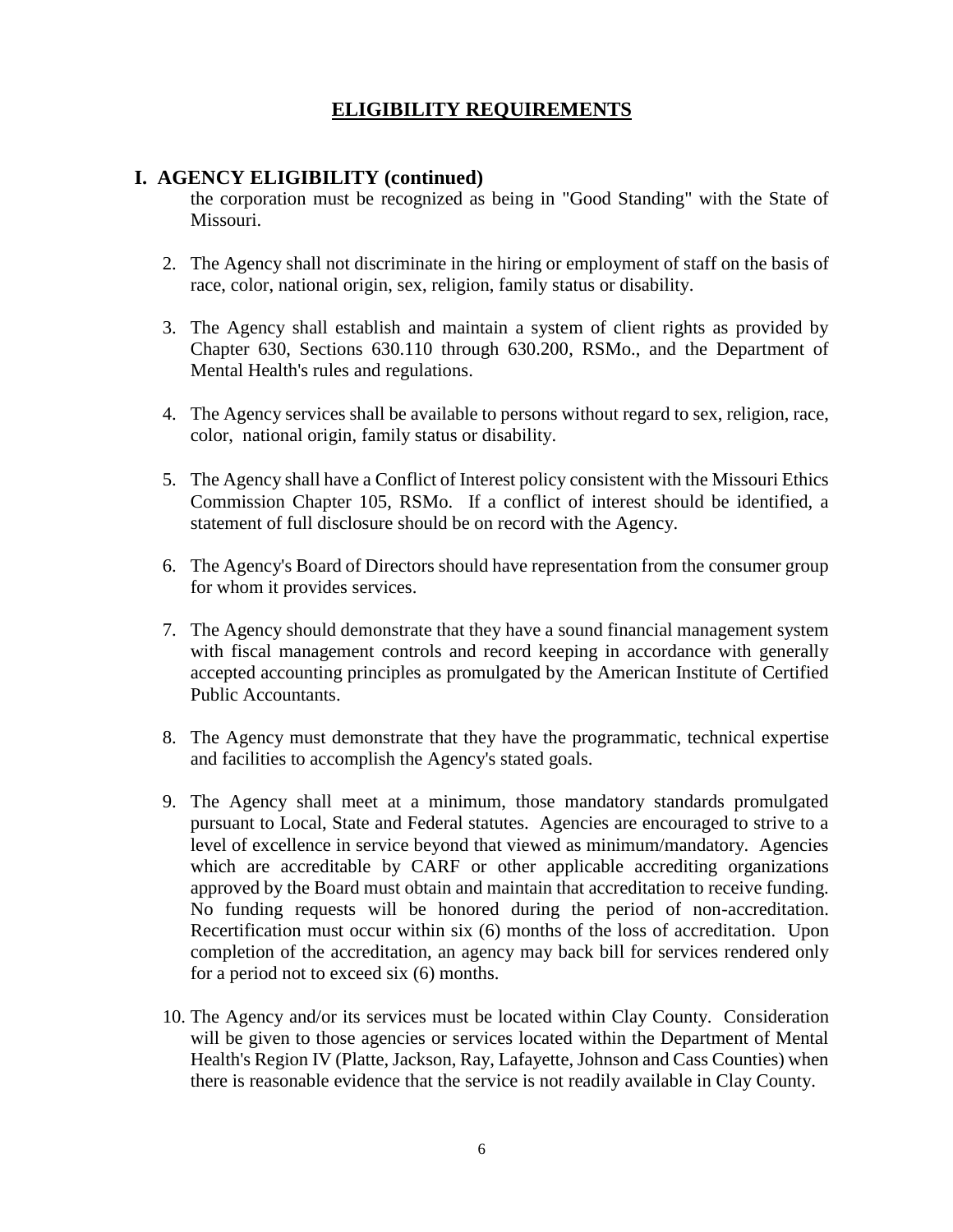# **ELIGIBILITY REQUIREMENTS**

# **II. PROJECT ELIGIBILITY**

The Board reserves the right to establish the conditions of the funding agreement when funding is provided for a project and/or service.

# **III. CLIENT ELIGIBILITY**

Persons proposed to be served must be **Developmentally Disabled** as defined and outlined below. For the purposes of *Sections 205.968* to , the term

1. "Developmental disability" shall mean either or both paragraph (a) or (b) of this subsection:

A. A disability which is attributable to intellectual disability, cerebral palsy, autism, epilepsy, a learning disability related to a brain dysfunction or a similar condition found by comprehensive evaluation to be closely related to such conditions, or to require habilitation similar to that required for intellectually disabled persons; and

- a. Which originated before age eighteen; and
- b. Which can be expected to continue indefinitely;

B. A developmental disability as defined in section 630.005"Person with a disability" shall mean a person who is lower-range educable or upper-range trainable intellectually disabled or a person who has a developmental disability.1.

2. "Person with a disability" shall mean a person who is lower-range educable or upper-range trainable intellectually disabled or a person who has a developmental disability.

For the purposes of *Section 630.005, RSMo* the terms: **"developmental disability",** a disability which is attributable to:

1. Intellectual disability, cerebral palsy, epilepsy, head injury or autism, or a learning disability related to a brain dysfunction; or

2. Any other mental or physical impairment or combination of mental or physical impairments; and-

- A. Is manifested before the person attains age twenty-two; and
- B. Is likely to continue indefinitely; and

C. Results in substantial functional limitations in two or more of the following areas of major life activities:

- a. Self-care;
- b. Receptive and expressive language development and use;
- c. Learning;
- d. Self-direction;
- e. Capacity for independent living or economic self-sufficiency;
- f. Mobility; and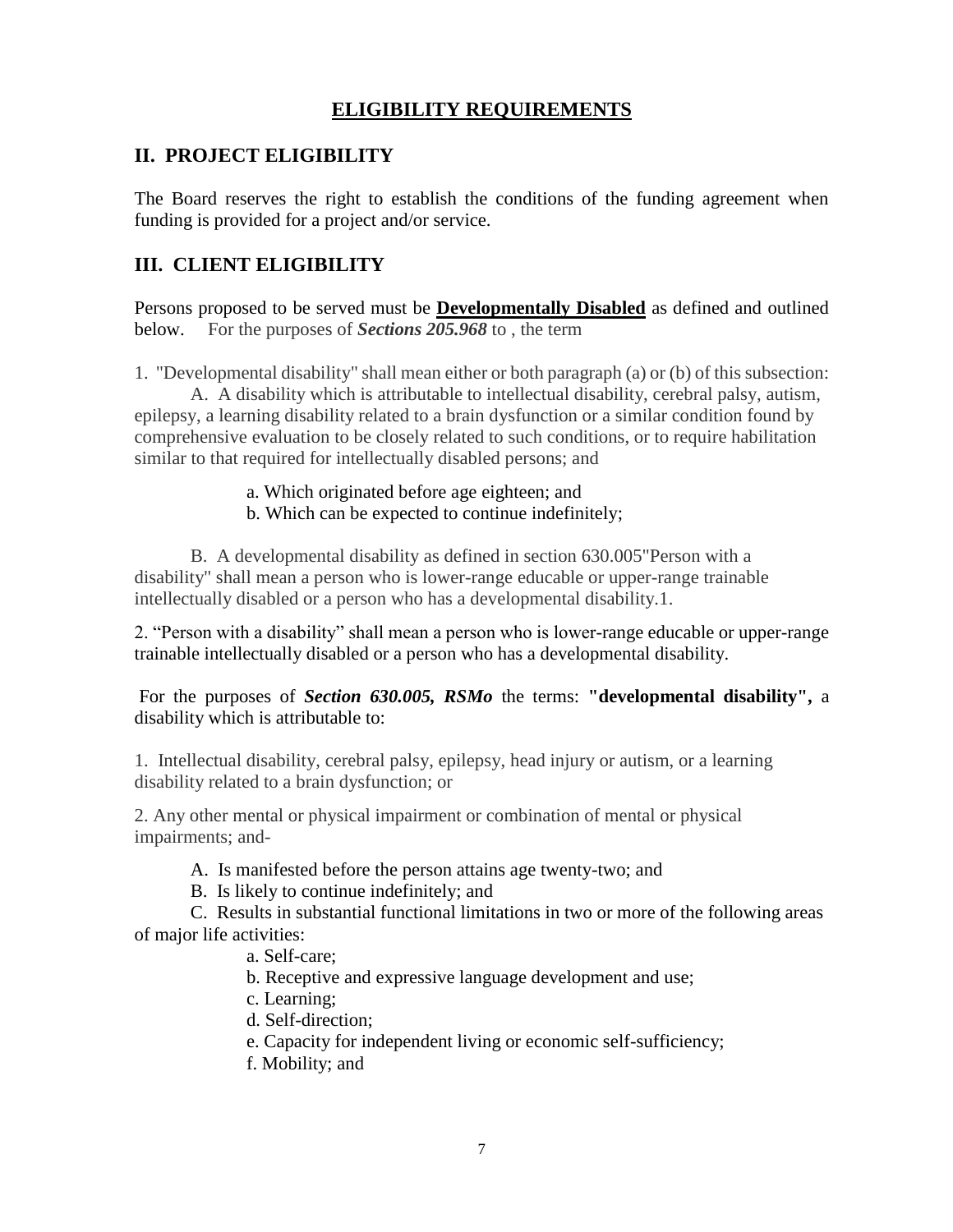# **ELIGIBILITY REQUIREMENTS**

# **III. CLIENT ELIGIBILITY (continued)**

D. Reflects the person's need for a combination and sequence of special,

interdisciplinary, or generic care, habilitation or other services which may be of lifelong or extended duration and are individually planned and coordinated;

Persons with a disability are eligible for facilities and services under *RSMo. 205.968 - 205.972* regardless of age; except that individuals employed in sheltered workshops must be at least sixteen (16) years of age.

## **Client Eligibility Determination Requirement**

Persons proposed to be served must be evaluated and determined eligible for services through the Kansas City Regional Office / Department of Mental Health prior to participation in any Board-funded service.

## **Resident**

Definition of citizens eligible for assistance from the Board, is a developmentally disabled person:

- 1. whose true, fixed permanent home is in Clay County; or,
- 2. who, if living in a facility for the disabled, public or private located in Clay County with the present intent to remain; or,
- 3. whose parent(s) (in the case of a minor), or legal guardian or conservator is presently residing in Clay County with the present intent to remain; or,
- 4. if of age, and posing "legal rights", the individual DD person of their own volition chooses to reside in Clay County.

Provided, however, that the Board may render assistance to persons with developmental disabilities who do not come within the definition of resident as set out above on a case-bycase basis, if the Board finds that such individual has a relationship to Clay County which, in the interest of justice and equal treatment, permits the Board to give such assistance.

## **Limitations to Services**

The Board may, in its discretion, impose limitations with respect to individuals to be served and services to be provided. Such limitations shall be reasonable in the light of available funds, needs of the persons and community to be served as assessed by the Board and the appropriateness and efficiency of combining services to persons with various types of handicaps or disabilities.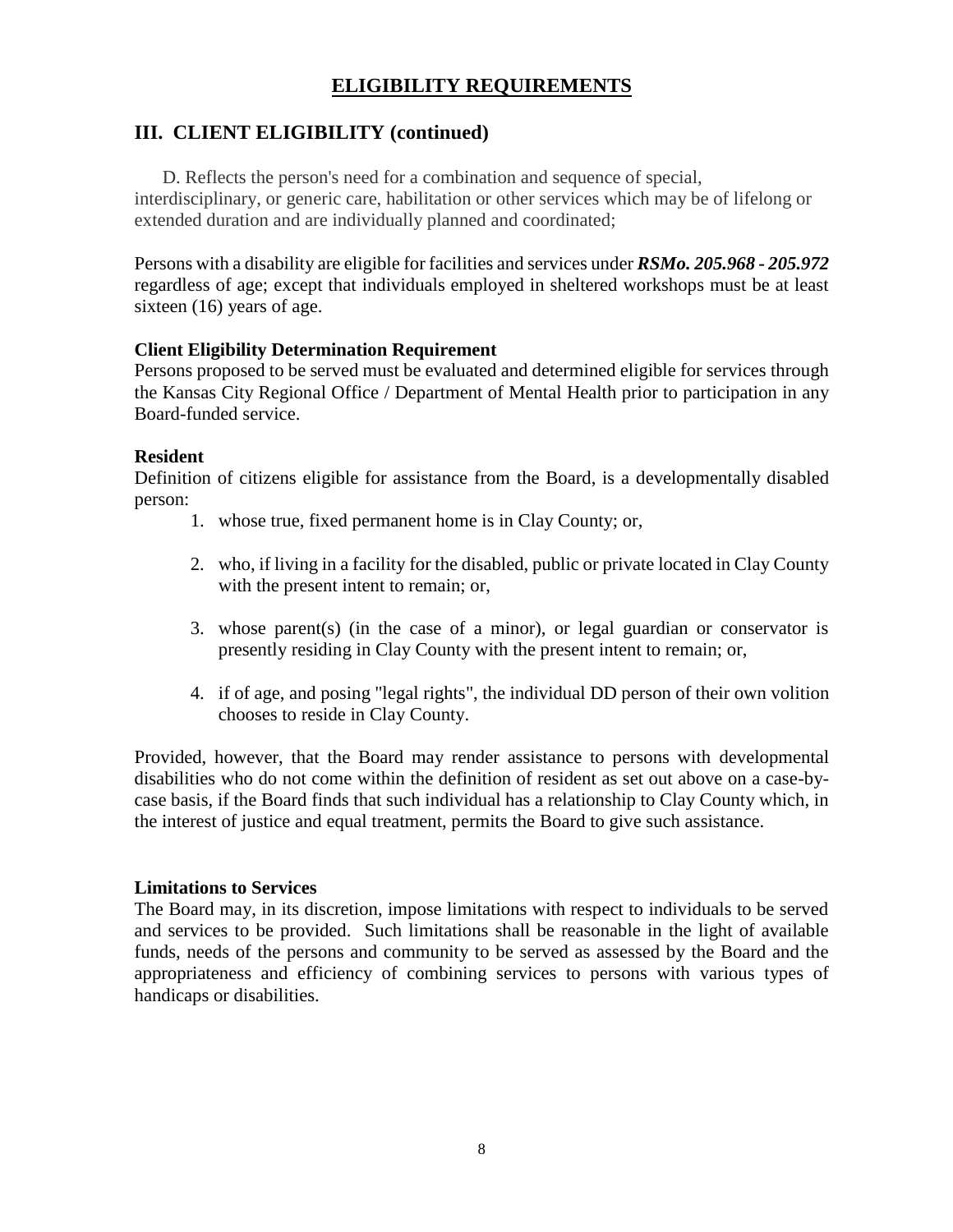The Board's primary way of impacting the service delivery system is through agencies that request funds for a variety of purposes and projects. There are three basic forms of funding resources available from the Board: (I) Purchase of Service (POS), (II) Grants and (III) Federal Medical Assistance Percentage (FMAP). The purpose of this section is to define and set forth policies regarding these areas of funding classifications.

# **I. PURCHASE OF SERVICE (POS)**

## **Definition**

The Board will contract with eligible agencies for specific well-defined units of service provided to individuals with developmental disabilities residing in Clay County for a mutually agreed to unit cost.

#### **Statement of Policies**

The Board will purchase services at a mutually agreed to unit cost and shall sign a Purchase of Service (POS) Contract with the Agency stating the amount of funds awarded, the effective time period of the award, the services to be delivered utilizing the funds and any additional conditions, stipulations, or contingencies attached to the award.

The Board requires an annual or project-end audit which will certify true and actual unit cost in accordance with generally accepted accounting principles as promulgated by the American Institute of Certified Public Accountants.

The Board will consider adjustment of the funds expended for services, either overpayment or underpayment due to a change in the client base. If an agency serves more persons than budgeted, the Board may grant more money than allocated in the current budget. If an agency serves fewer persons than budgeted, the Board may reduce the agency's budget and redirect the funds to another purpose.

Agencies are required to access and utilize all possible payment sources (i.e. the client, client's guardian, client's estate or persons obligated to pay for services rendered to the client, insurance, Medicaid, social security, etc.) when available prior to expenditure of Board funds.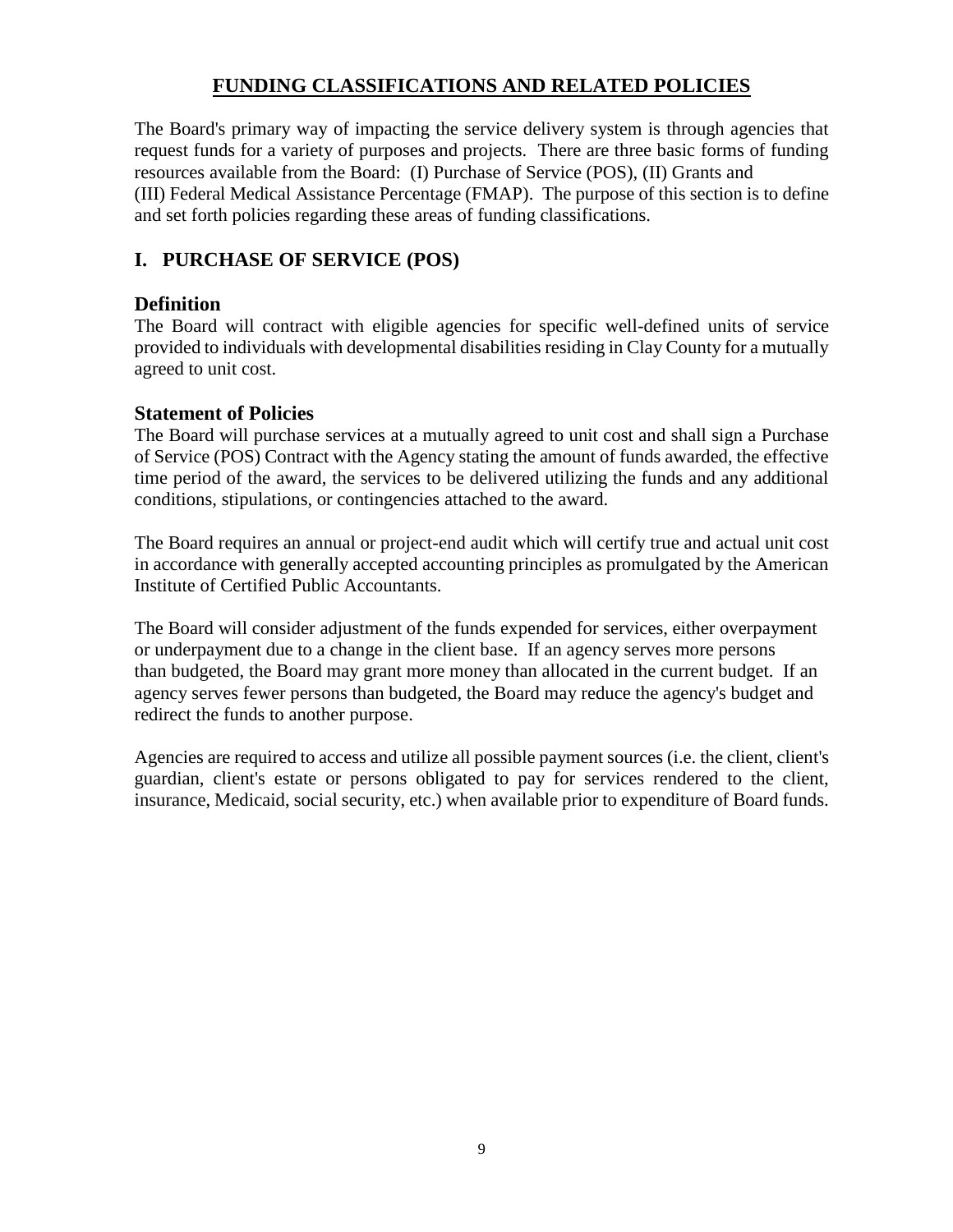## **II. GRANTS**

The Board may, among other things, provide funds to eligible agencies for expenses related to the following categories:

## **Definitions:**

#### **Equipment/Furnishings**

Those items of equipment/furnishings that have a useful life of more than one year.

#### **Start-up/Demonstration Service Projects**

Funds for the establishment of new, innovative and heretofore non-existent programs within the service system. The Board will consider the granting of funds for a period of one-year, renewable for two additional one-year periods: up to 100% first year, up to 66% second year, and up to 33% third year, or as mutually agreed to on a project-by-project basis.

#### **Impact Projects**

Funds to develop and implement activities that impact the quality of the service delivery system i.e., Staff and Board Training, Community Awareness/Public Education, Coordinating and Networking of Systems.

#### **Technical Assistance**

Funds are provided to contract with appropriate consultants to assist agencies in specific development of Board funded projects (i.e., attorneys, architects, housing consultants, etc.).

## **Management In-Service Training**

Funds to assist agencies in the development of a coordinated, comprehensive in-service training program.

## **Community Awareness/Integration**

Funds for activities scheduled to encourage productive use of leisure time with social and recreational activities at locations throughout the community. Programs should be designed to encourage growth in social, physical, intellectual and/or emotional areas. Activities scheduled are for those persons attending developmental pre-workshop and educational programs, work activity, sheltered workshop and residential facilities including those in community employment and training situations.

#### **Capital Improvement**

Facility purchase, construction, renovation, expansion, repair and/or building modification to the Agency's leased/owned real estate property. To be eligible to request a facility capital improvement, the costs of the project must be \$2,000 or more. If less than \$2,000 the cost should be requested under facility repair/maintenance.

#### **Facility Repair/Maintenance**

Applies to those repair and maintenance costs to the Agency's leased/owned real estate property which are less than \$2,000.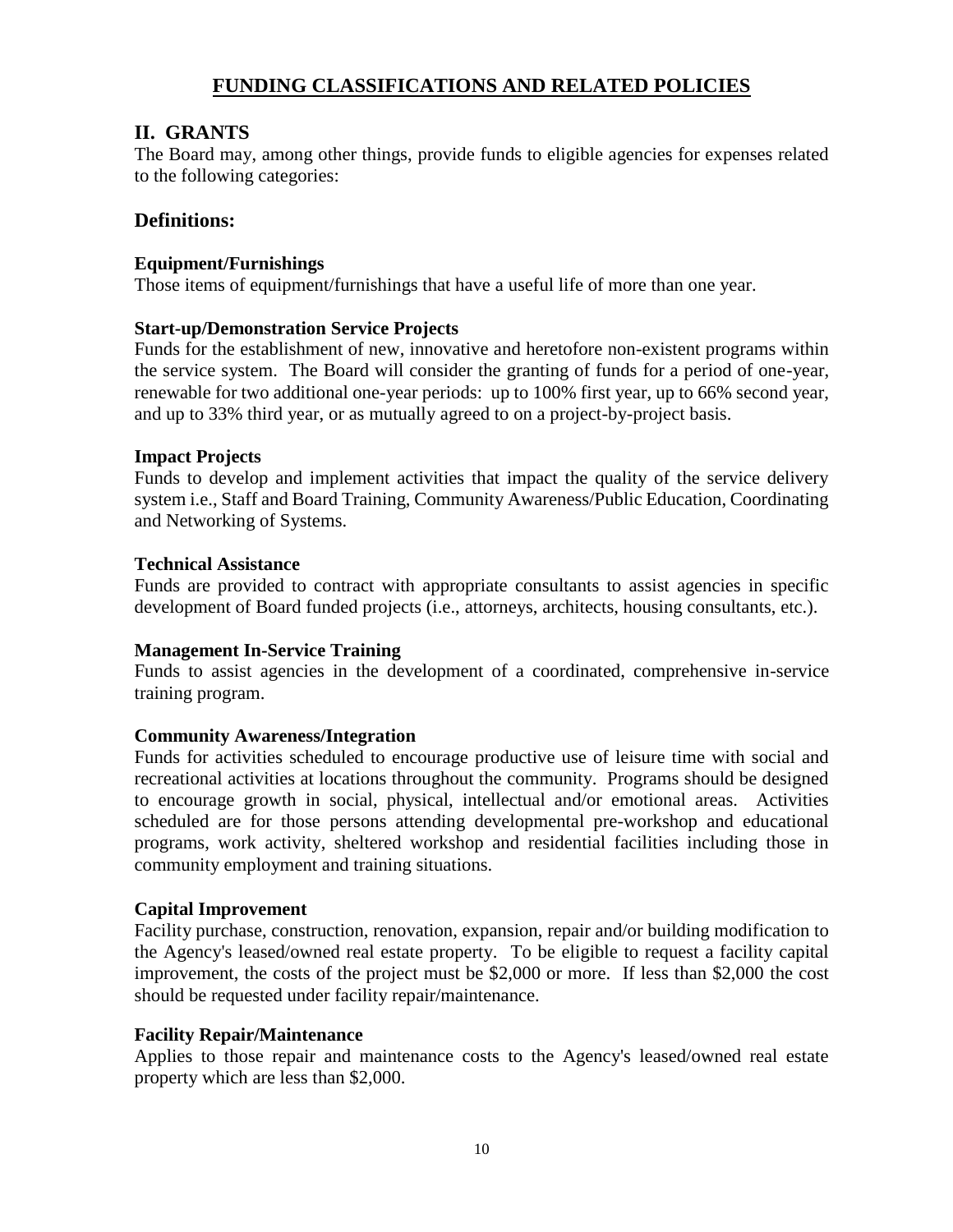## **II. GRANTS Definitions (continued):**

#### **Equipment/Furnishings**

It is at the Board's discretion to approve these requests on a case-by-case basis.

Agencies must make all reasonable attempts to access other resources, such as grant writing and fund raising prior to submitting a request for Board funds for Equipment/Furnishings.

The Board requires that three quotations or three bids be obtained and submitted by the Agency when requesting funds for purchase of equipment and furnishings if the cost is over \$2,000. Written specifications are required in sufficient detail to assure consistent response to the bid request.

Equipment/Furnishings with a unit cost of less than \$2,000 for which funds are being requested require that a minimum of three prices be solicited. Formal written specifications are not required.

The Board requires that all equipment/furnishings purchased with Board funds be depreciated on the books of the Agency, per accepted accounting procedures.

The annual funding application shall include a schedule of fixed assets purchased with funds from the Board and shall include a depreciation schedule.

Agencies shall not sell, trade, reassign or otherwise dispose of equipment/furnishings purchased with Board funds without notifying the Board at least 30 days before disposal. If equipment has been in the Agency's possession for five (5) years or less, Agency must obtain Board approval before selling, trading, reassigning or otherwise disposing of equipment/furnishings purchased with Board funds.

It is at the Board's discretion to approve these requests on a case-by-case basis.

Agencies must make all reasonable attempts to access other resources, such as grant writing and fund raising prior to submitting a request for Board funds for Capital Improvement/ Facility Repair & Maintenance.

#### **Capital Improvement / Facility Repair & Maintenance**

The Board requires that three quotations or three bids be obtained and submitted by the Agency when requesting funds for Capital Improvement. Written specifications are required in sufficient detail to assure consistent response to the bid request.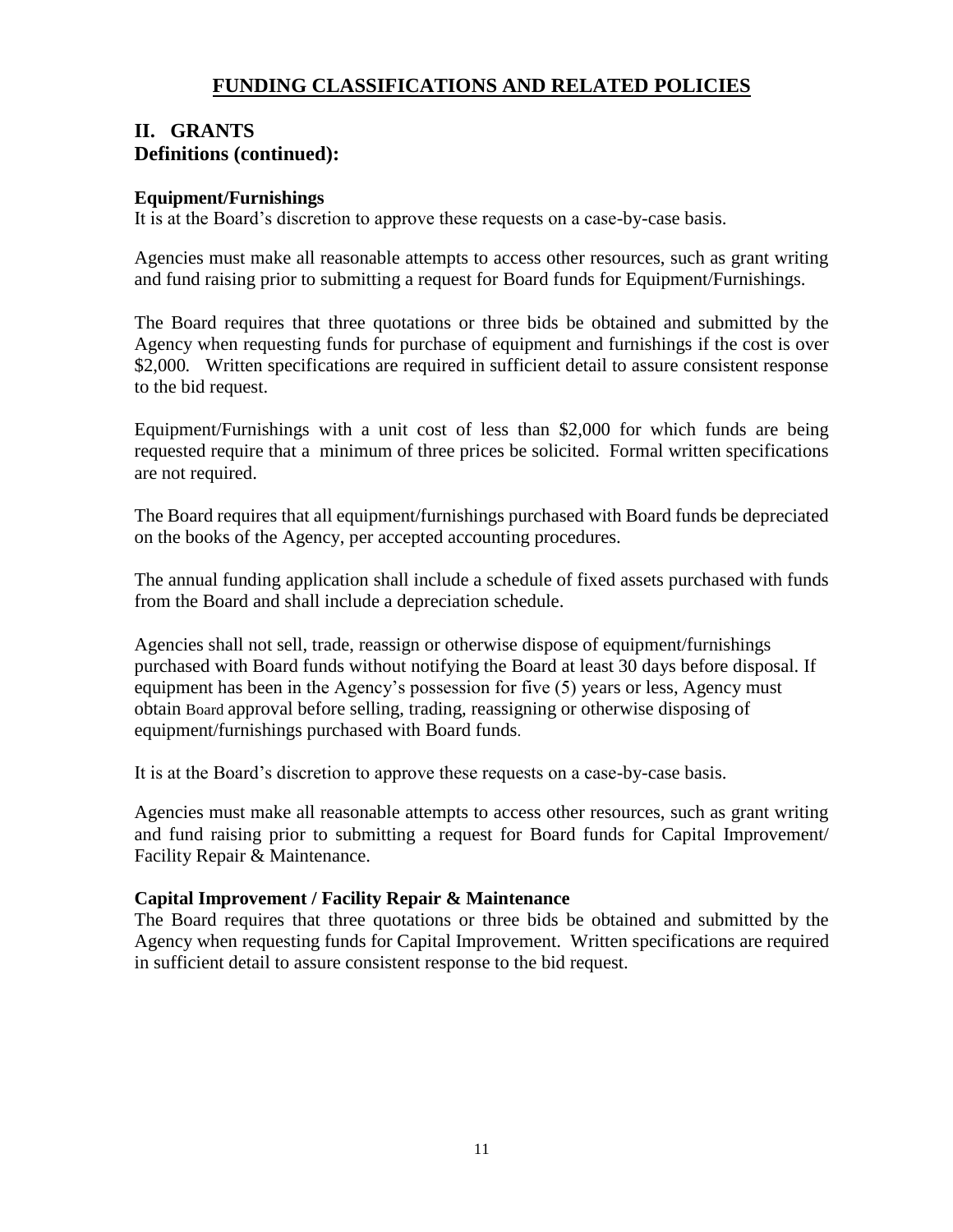### **II. GRANTS**

## **Statement of Policies**

#### **Capital Improvement / Facility Repair & Maintenance (continued)**

Capital Improvement / Facility Repair & Maintenance (continued Facility Repair & Maintenance with a unit cost of less than *\$2,000* for which funds are being requested outside of the budget process require that a minimum of three prices be solicited. Formal written specifications are not required.

If applicable, the annual funding application shall include a schedule of Capital Improvement Facility Repair & Maintenance items purchased with funds from the Board and shall include a depreciation schedule.

The Board and/or its agents reserve the right to review and approve all contractual agreements related to proposed projects involving capital improvement and facility repair/maintenance i.e., architect, contractor, lease, purchase contract, etc.

The Board and/or its agents reserve the right to review and approve all project plans involving capital improvement and facility repair/maintenance, including but not limited to design, cost, regulatory requirements, zoning issues and proposed services when the funds for the improvement have been provided by the Board. Any variance from said project plans originally approved by the Board are subject to review and approval by the Board prior to implementation.

The Board and/or its agents reserve the right to monitor the progress of the capital improvement and facility repair/maintenance projects when the funds for the improvement have been provided by the Board, and at its discretion, to certify satisfactory percentage of completion prior to funds disbursement.

#### **Management In-Service Training**

Agencies applying for funds for Management In-Service Training shall adhere to the following policies:

Annual submission of a line item entry on the budget application form, or completion in advance of the Board's funding request form outlining the reason for training, identities of those staff and their positions who will be attending the training and a statement of commitment to report back to the Board with an evaluation of the program.

#### **Training Eligibility**

Training programs for direct care staff employees who deal with the following topics: Personnel Management, Client Financial Management, Personal Management Skills and Programmatic/Client Care Skills.

The Board may also entertain requests for Board Volunteer Training, Fundraising Skills, Working within the Governmental System, Strategic Planning Skills and Financial Management Skills.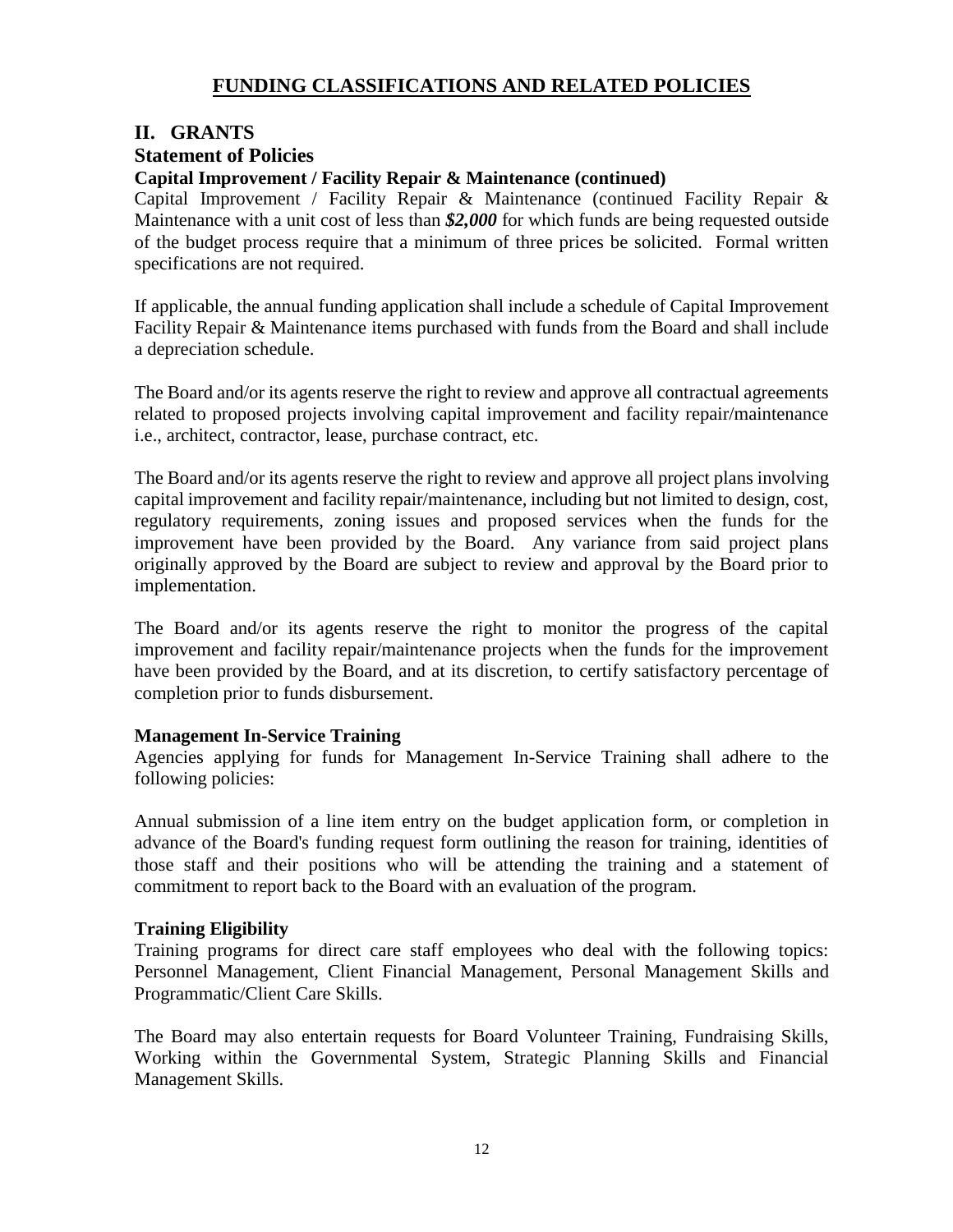# **II. GRANTS Statement of Policies**

#### **Conference Eligibility**

Those conferences, local, state or national which are sponsored by one of the following professional groups may be eligible for training funds provided by the Board: AAIDD, CARF, ARC, MACDDS, Missouri Association of Sheltered Workshop Managers, plus other applicable conferences held within the State of Missouri.

The Board has the option to limit the amount of funding awarded per training program and/or per Agency.

Agency must complete the Board's funding request form which gives a brief description of the program, location, number of persons attending and estimated costs.

The Board has the option to limit the amount of funding awarded per seminar/conference.

All conference and training programs must be included in the Management in-Service Training funding request and must include a brief description of the program, location, number of persons attending and estimated costs.

CARF conference expenses must be included in the Management in-Service Training funding request.

CARF on-site surveys will be reimbursed at the actual current cost and must be included in the Management in-Service Training funding request.

#### **III. Federal Medical Assistance Percentage (FMAP)**

#### **Definititon**

The United States government allows states and political subdivisions to pay a percentage (approximately 40%) toward assistance for people qualified for Medicaid. This allows the political subdivision (DDRB) to pay approximately 40% so the agency supported is entitled to 100% reimbursement for services rendered.

#### **Statement of Policies**

Residential, day program, sheltered workshop and transportation services qualifiy for FMAP. Agencies desiring FMAP only must submit an annual request for continued contributions by the Board on their behalf.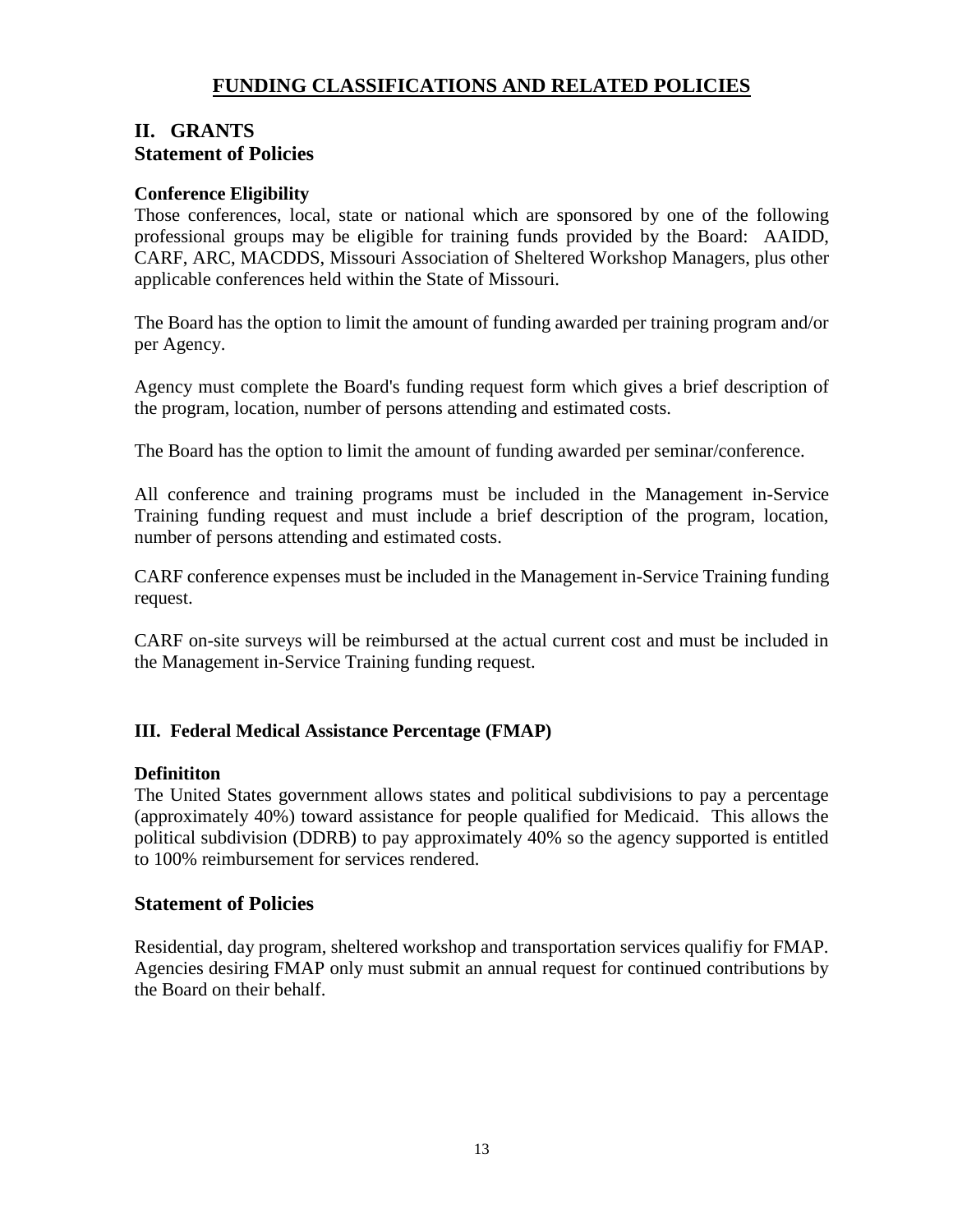## **III. Federal Medical Assistance Percentage (FMAP)**

#### **Statement of Policies (continued)**

- 1. The Agency shall, on an annual basis established by its Board, approve an operating budget for its fiscal year.
- 2. The Agency shall establish the overall cost of general administration of the organization. These costs shall be allocated on a formula basis and spread equitably to all cost centers within the Agency. It is recommended that these administrative costs usually should not exceed 15% of the total Agency operating budget.
- 3. The Agency's fiscal management controls and record keeping shall be in accordance with generally accepted accounting principles as promulgated by the American Institute of Certified Public Accountants.

# **GENERAL FISCAL MANAGEMENT POLICIES EXPECTED OF AGENCIES REQUESTING FUNDING**

#### **Agency Accreditation**

Agencies which are accreditable by CARF must obtain CARF accreditation and maintain that accreditation. If agencies are not accreditable by CARF because of the type of service they provide, they are to follow the same timelines with a comparable appropriate monitoring Agency where available.

Any Agency newly accepted for funding must apply for CARF or other applicable accreditation and have that accreditation in place at the time of their application in order to be considered for future funding.

#### **Inventory Control**

The Agency shall identify and maintain accurate inventory control procedures of equipment/furnishings purchased with Board funds.

- 1. The Agency shall complete the Board's "Equipment and Furnishings Inventory Control Record" on an annual basis and furnish one copy to the Board office. All non-consumable furnishings and equipment items purchased with Board funds having a useful life of more than one year and an acquisition unit cost of \$2,000 or more, must be listed on this record.
- 2. The Agency shall maintain a control system to insure adequate safeguards to prevent loss, damage or theft of the property. Any loss, damage or theft of nonconsumable property purchased with Board funds shall be investigated by the Agency with written documentation of the investigation findings submitted to the Board office in writing, including a statement as to how the Agency intends to replace the item.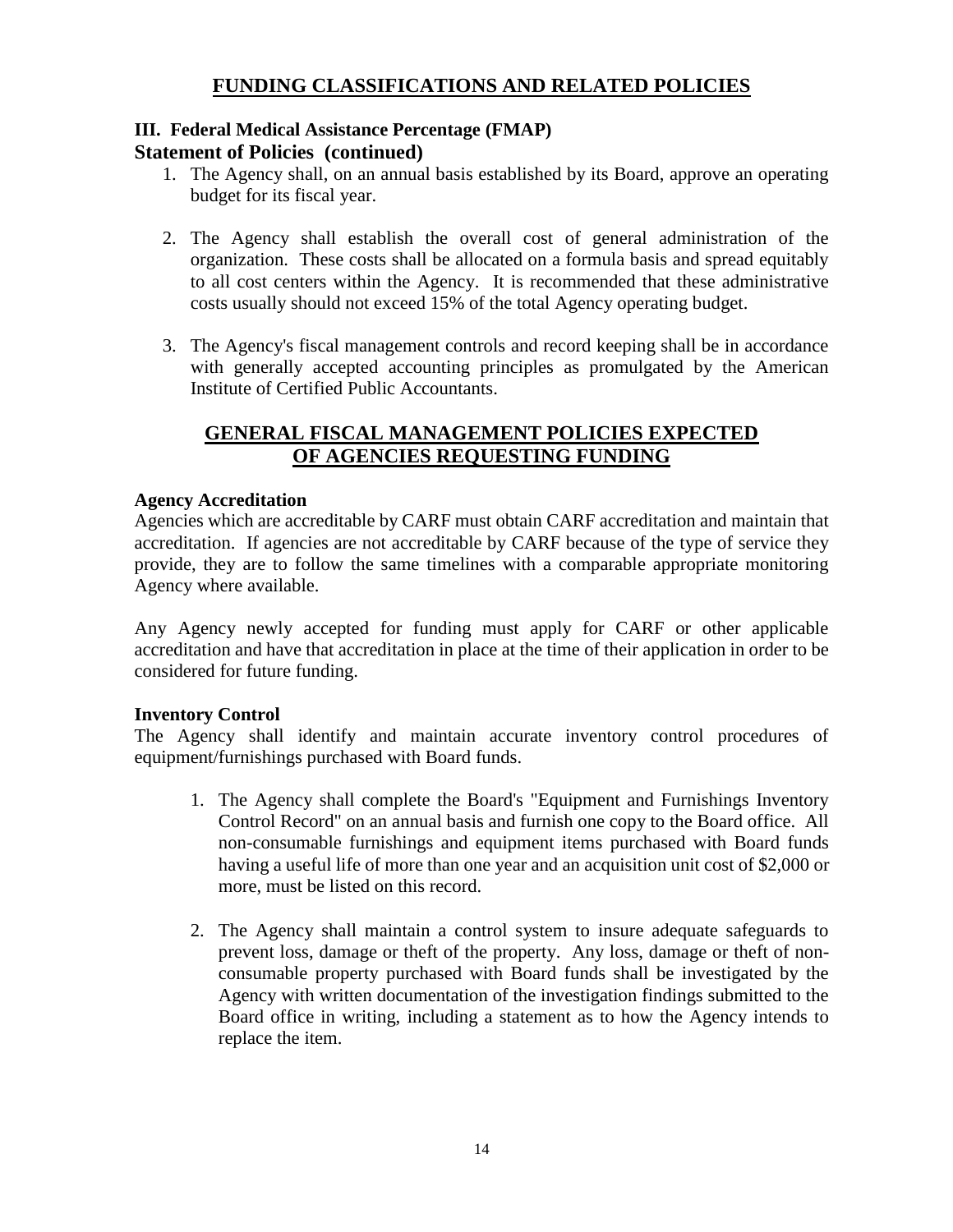## **GENERAL FISCAL MANAGEMENT POLICIES EXPECTED OF AGENCIES REQUESTING FUNDING**

#### **Record Retention**

The Agency shall maintain copies of client service records which specify the name of the client, legal address, client age, the number of units of service rendered, the dates service was rendered and the per-client cost. Said records shall be maintained by the Agency for no fewer than seven years.

#### **Audit**

Agencies shall furnish the Board with an annual and/or project end full scope audit by an independent firm or individual licensed by the Missouri Board of Accountants. This audit shall provide a complete accounting for the Board funds expended by the Agency for the project. This audit report shall be examined in accordance with generally accepted accounting principles as promulgated by the American Institute of Certified Public Accountants.

Audit reports or financial statements shall be submitted to the Board within 180 days of the project ending date, or Agency fiscal year-end.

Agencies shall make available to the Board upon request, copies of audit reports including management reports conducted by other funding sources or in accordance with other funding/regulating authorities' requirements.

#### **Insurance**

It is required that agencies obtain appropriate insurance to protect the organization from acts of theft from staff, acts of omission of the Directors and Officers and/or acts of negligence/liability by Agency agents. It is also required that the Agency will have and maintain all necessary comprehensive property insurance to assure replacement of the Agency's capital assets. Both comprehensive and liability insurance must have the Board named as an additional insured.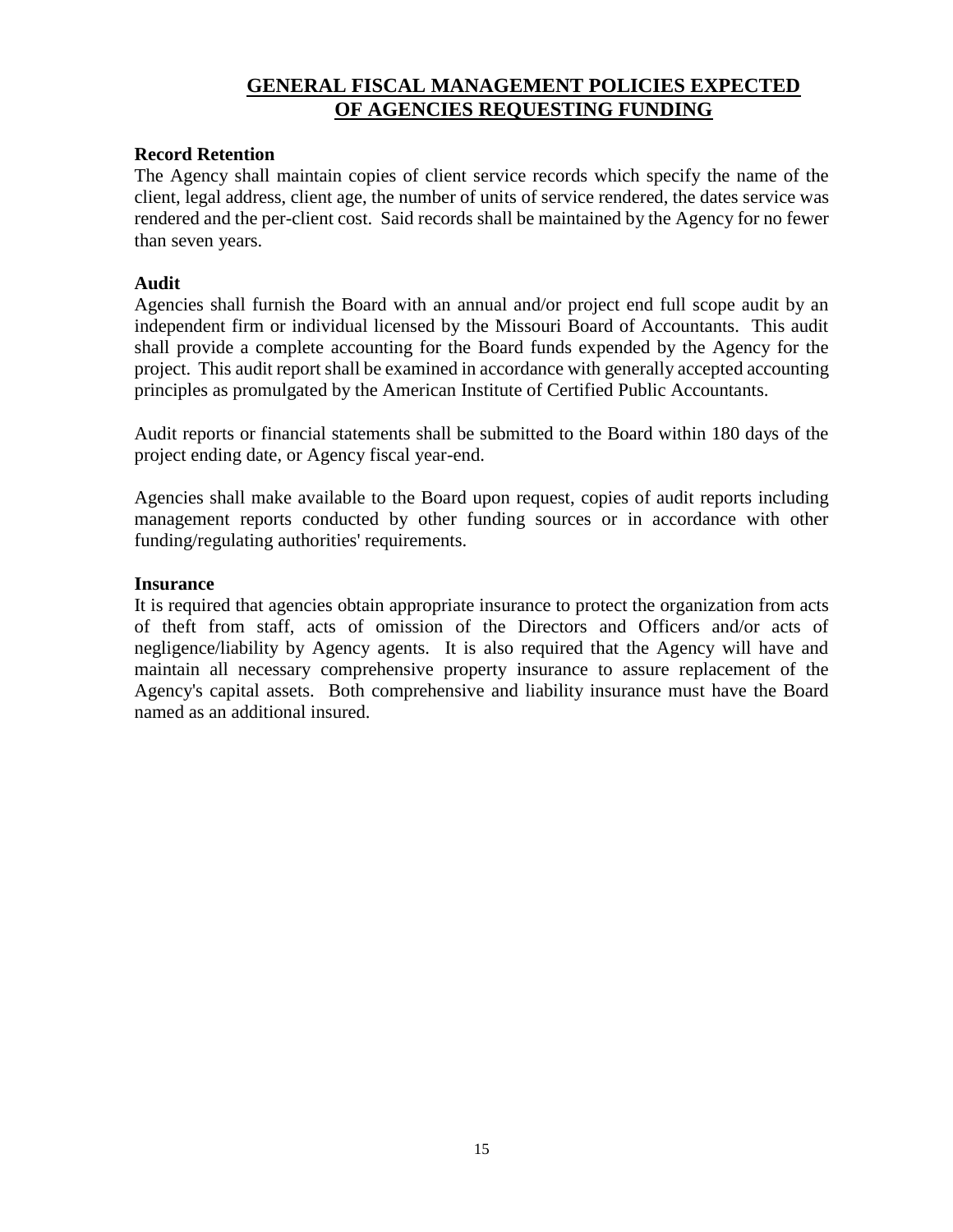# **APPLICATION FOR FUNDING PROCESS**

The following outline provides an overview of the steps that occur from the time the Board announces requests for applications to the time of Board action concerning the applications.

## **I. APPLICATION ANNOUNCEMENT**

The Board announces Requests for Applications:

Applicants contact the Board office for a copy of the Funding Policy and Procedure Manual, blank application forms and appropriate instruction. The Board accepts funding applications based upon the following schedule, or as announced on an annual basis:

- 1. Applications available from Board office August/September
- 2. Applicants must complete all applicable forms.
- 3. Submit completed Applications for Funding (10 copies) and make a brief Agency presentation to full Board - September/October Board Meeting
- 4. Finance Committee review of Application for Funding Month of October/November
- 5. Committee recommendations to full Board and contracts approved November/December Board Meetings.

## **II. APPLICATION REVIEW BY BOARD COMMITTEE**

The Finance Committee of the Board will meet to discuss the application and to formulate its recommendation to the full Board. The applicant's attendance at the committee meeting may be requested by the committee for the purpose of obtaining additional information/clarification. The committee may, after consideration of the application, wish to propose modifications to the application. The committee will submit its recommendation regarding the application to the Board.

## **III. BOARD ACTION ON APPLICATION**

The full Board votes on the motion, taking one of the following actions:

- 1. Approve application as recommended by committee.
- 2. Disapprove application as recommended by committee.
- 3. Approve or disapprove application contrary to recommendation of committee.
- 4. Table the motion and refer back to committee for further review, clarification and/or obtaining additional information from applicant and return to the Board with recommendation for Board action. The applicant is notified in writing of the Board's decision. The decision of the Board is final unless the Agency exercises its rights under the Board's Grievance Procedure.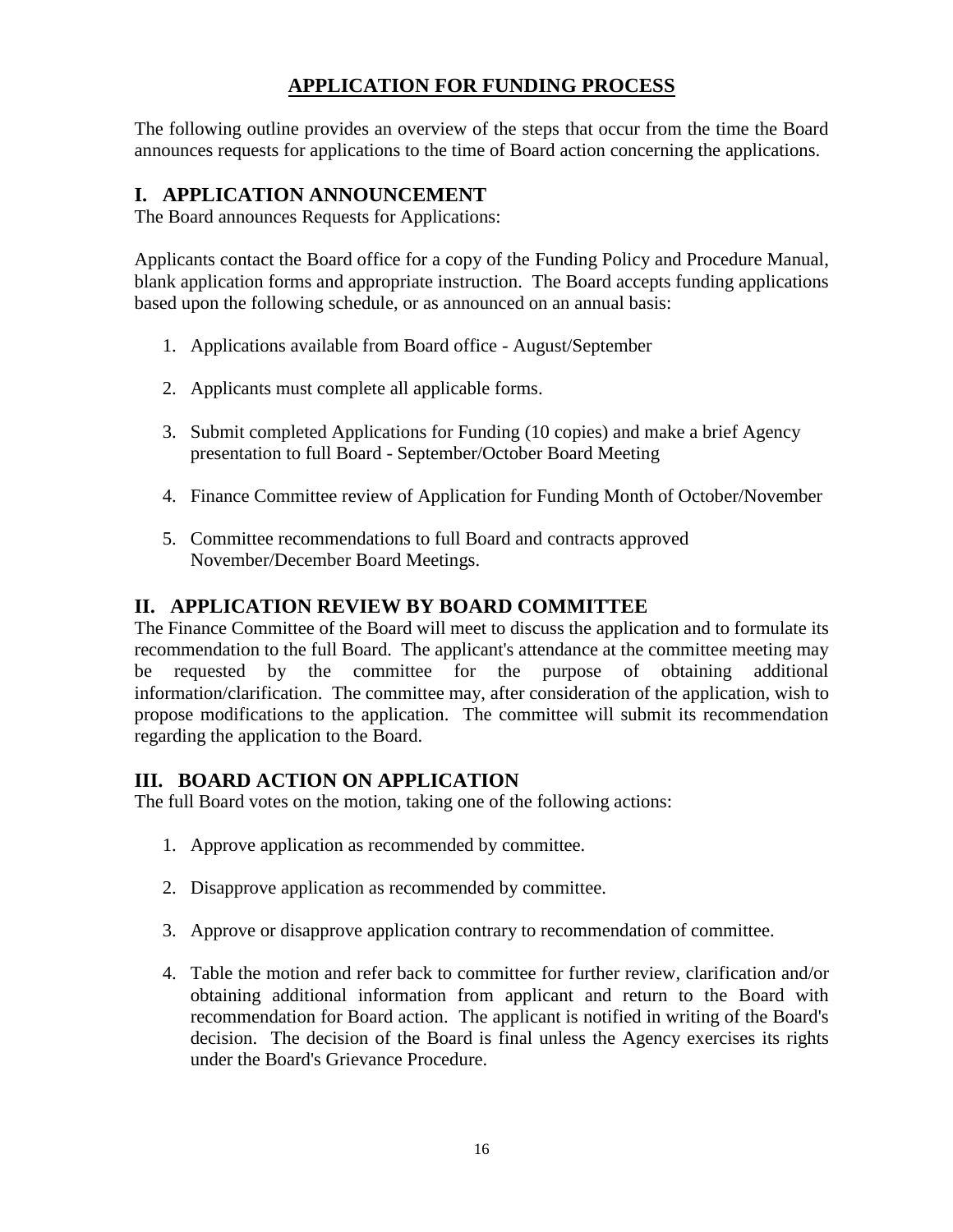# **GRIEVANCE PROCEDURE**

- 1. If an Agency feels the Board has:
	- a. taken action which was not in keeping with stated policies or
	- b. action was taken without the full facts available;
- 2. then said Agency may submit a written Grievance request to the Board's Executive Committee. The Agency should submit a written explanation of the specified issues being appealed to the Chairman of the Board.
- 3. Upon receipt of the appeal, a copy will be sent to the Board's office personnel and the Chairperson of the appropriate Board committee.
- 4. The Committee Chairperson, with assistance from the Board's office personnel, shall provide the Board Chairman a written report of the Committee's action and rationale for the recommendation of the Agency's application in question. This report shall be submitted to the Board Chairman within ten (10) working days. Within ten (10) working days after receipt of the Committee's report, the full Executive Committee shall meet to discuss the question. Representatives of the Agency may be asked to present their case.
- 5. The Executive Committee shall make its recommendation known to the Agency and the full Board at the next regularly scheduled Board meeting.
- 6. The decision of the Board on all grievances is final.

# **CONTRACTUAL AGREEMENTS**

#### **General Information**

#### **Award of Funds**

Immediately following approval of an Application for Funds, written notification will be given to the Agency, specifying the Board approved motion, the date of the motion and any conditions of the motion. Funds approved pursuant to the Board motion are reserved as an encumbrance for each approved project.

#### **Execution of Contractual Agreement**

A contractual agreement will be drafted stating the amount of funds awarded, the effective time period of the award, services to be delivered utilizing the funds and any conditions, stipulations or contingencies attached to the award.

- 1. A draft contract will be submitted to the Board for review and approval.
- 2. The Board Chairman will sign an original and one copy of the contractual agreement.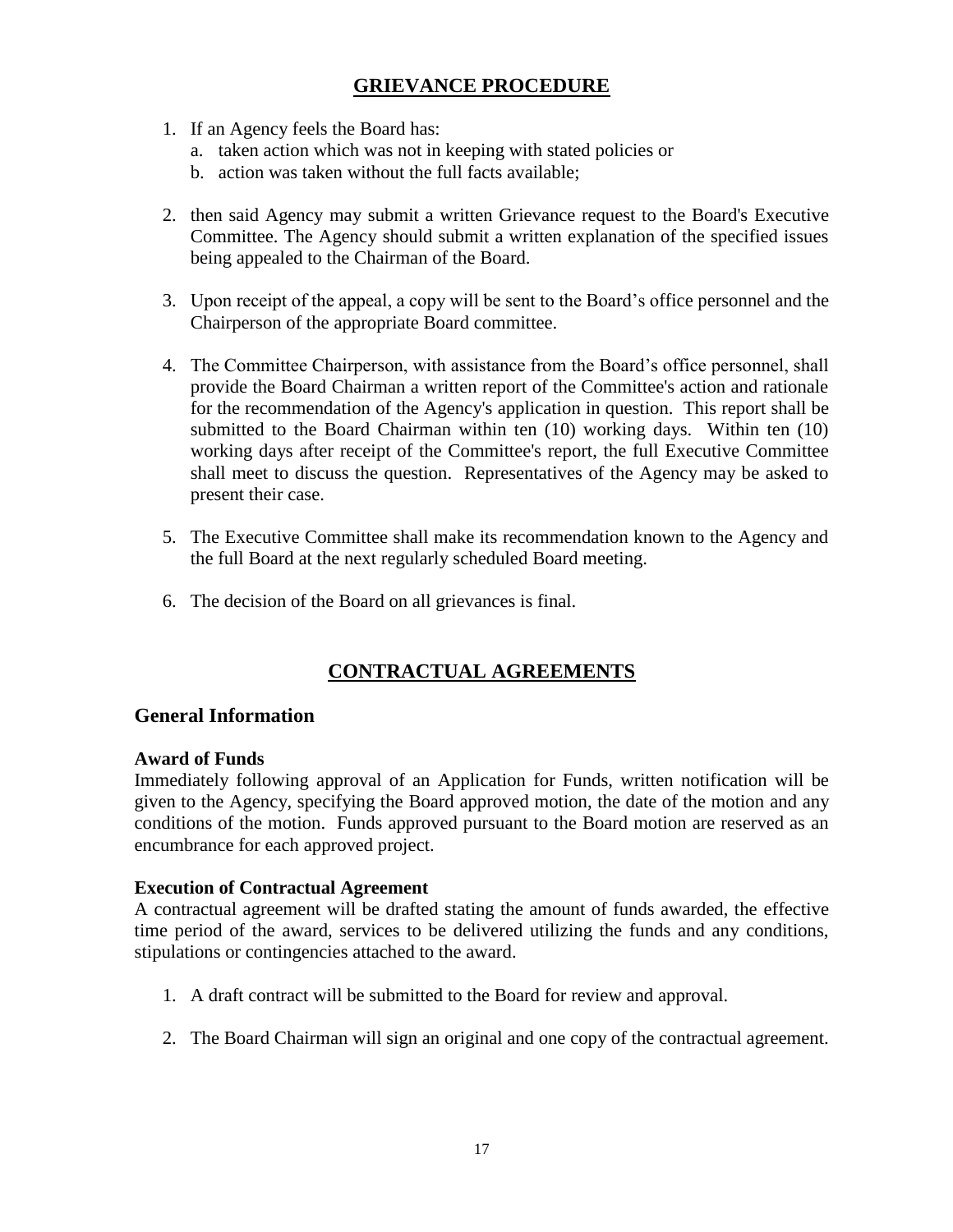# **CONTRACTUAL AGREEMENTS**

## **Execution of Contractual Agreement (continued)**

- 3. The original and copy will be forwarded to the Agency for review and signature of the Agency's Board Chairman. The Agency shall return the original to the Board office within thirty (30) days of the date of receipt and maintain the other copy for their files.
- 4. Funds encumbered will not be disbursed until such time as the signed contractual agreement is on file in the Board office and all conditions set forth as contingencies of receiving funds have been met to the satisfaction of the Board.

## **Effective Time Period**

Normally, the contractual agreement will be in effect for one year. The Agency must demonstrate implementation of the approved project within three months of the effective beginning date of the agreement or shall show just cause why this cannot be accomplished. Failure to comply with this requirement will be deemed failure to perform.

## **Failure to Perform**

In the event the Agency at any time fails or refuses to perform according to the terms of the contractual agreement, the Board will be relieved of any obligation to make payments as set forth on said contractual agreement.

- 1. In cases of perceived failure to perform, the Board's office personnel shall communicate to the Agency that a problem exists. The Agency will be asked to provide information and an explanation as to the causes of the problem. The Board's office personnel will report in writing to the appropriate Committee for its review and direction for further action. The Agency shall receive in writing, notice of the Committee's decision.
- 2. In the event failure or refusal to perform has been determined, this notification shall include a statement of the requirements of the contractual agreement with which the Agency is in non-compliance, the effective date of termination of payment and (if required) re-payment terms of disbursed Board funds.
- 3. In the event failure or refusal to perform has been determined, this notification shall include a statement of the requirements of the contractual agreement with which the Agency is in non-compliance, the effective date of termination of payment and (if required) re-payment terms of disbursed Board funds.
- 4. The Agency may submit a plan of correction to the committee within ten (10) working days of receipt of written notification of termination. The plan of correction must include specific actions of the Agency to correct or amend the areas of noncompliance, and a specific time frame for such actions. Failure to submit a plan of correction shall be considered failure/refusal to perform.
- 5. The appropriate Board Committee shall review and take action regarding the plan of correction at its next regularly scheduled meeting.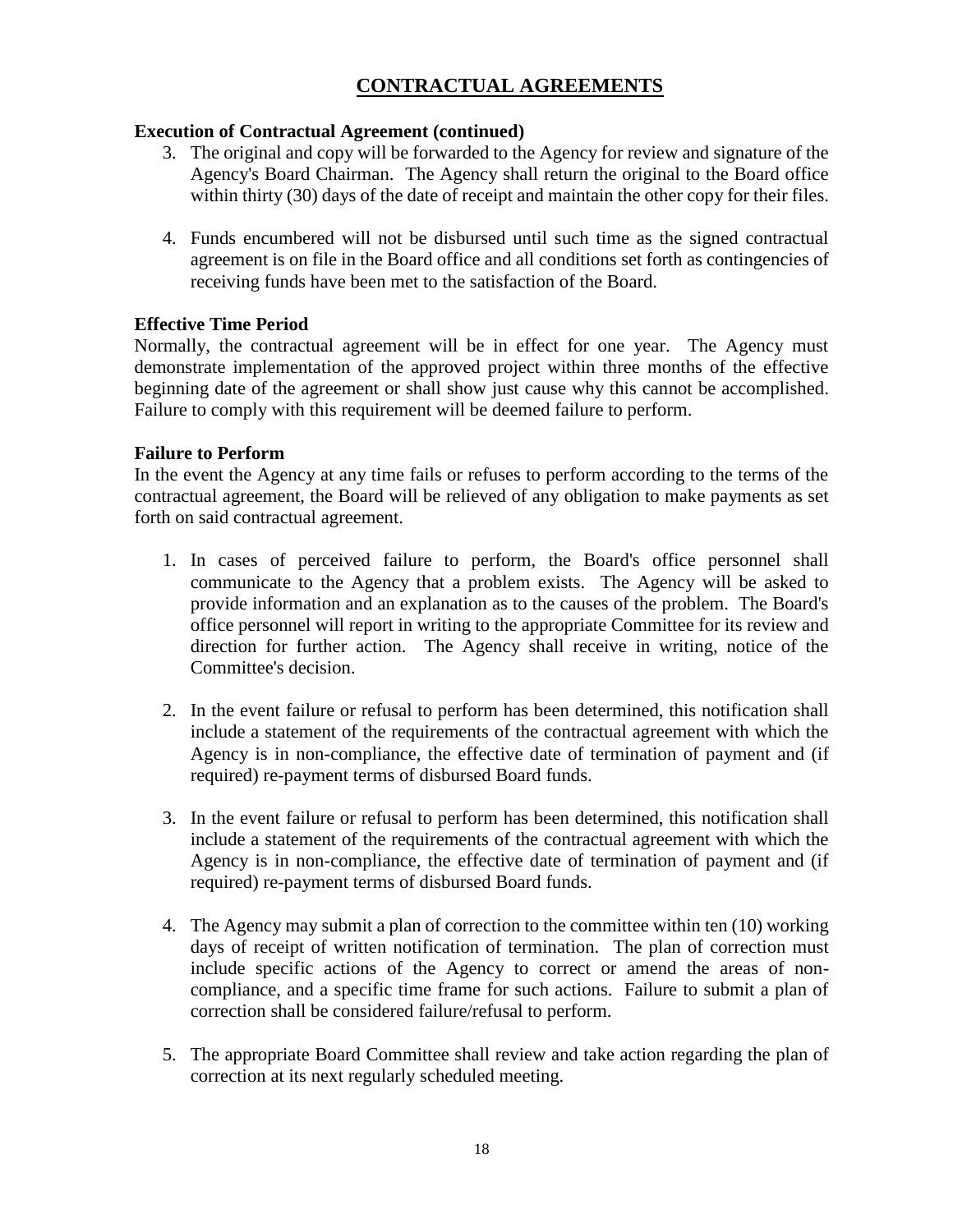# **CONTRACTUAL AGREEMENTS**

#### **Failure to Perform (continued)**

- 6. The Agency shall be given written notification of the Committee's decision within ten (10) working days.
- 7. If the Committee accepts the plan of correction, funds shall be suspended until such time as all actions specified in the plan of correction have been carried out within the prescribed time frame.
- 8. Committee may modify or reject the plan of correction. Agency must agree with Committee's modifications or show cause why modifications cannot be accepted. Committee may proceed with recommendation of contract termination if a plan of correction cannot be agreed to by both parties.
- 9. The appropriate Board Committee shall, during the above process, keep the full Board informed of its decisions. Committee must present recommendation for contract termination and/or modification to the full Board for review and approval. All decisions of the Board are final.

# **INVOICING AND PAYMENT PROCEDURES**

#### **General Information**

A signed Contractual Agreement must be on file in the Board office and all conditions set forth as contingencies of disbursement of funds met to the satisfaction of the Board prior to authorization of expenditures.

In most circumstances, Board funds will be utilized to reimburse agencies for expenditures for approved services. The agency contract for services will reflect payment schedule details (monthly, quarterly, etc.).

Agencies requiring approved Board funds as an advance to meet project expenses must request exception to the above procedure at the time of negotiation of the Contractual Agreement. The Board reserves the right to review and authorize such requests. Requests for payment shall be made on the Board Invoice Form by approved line item category based on the Agency's projection of funds needed. Under no circumstances will funds be released as an advance for a period greater than one quarter (three months). Board funds disbursed in accordance with the Contractual Agreement but not expended by the Agency at the ending date of the Contractual Agreement or project, shall be repaid to the Board within thirty (30) days of the ending date of the agreement/project unless otherwise specified by the Board.

Funds awarded to an Agency, with the exception of Purchase of Service (POS) projects, will be designated by categorical line items. Agencies shall be limited to expenditures not to exceed the amount specified for each line item.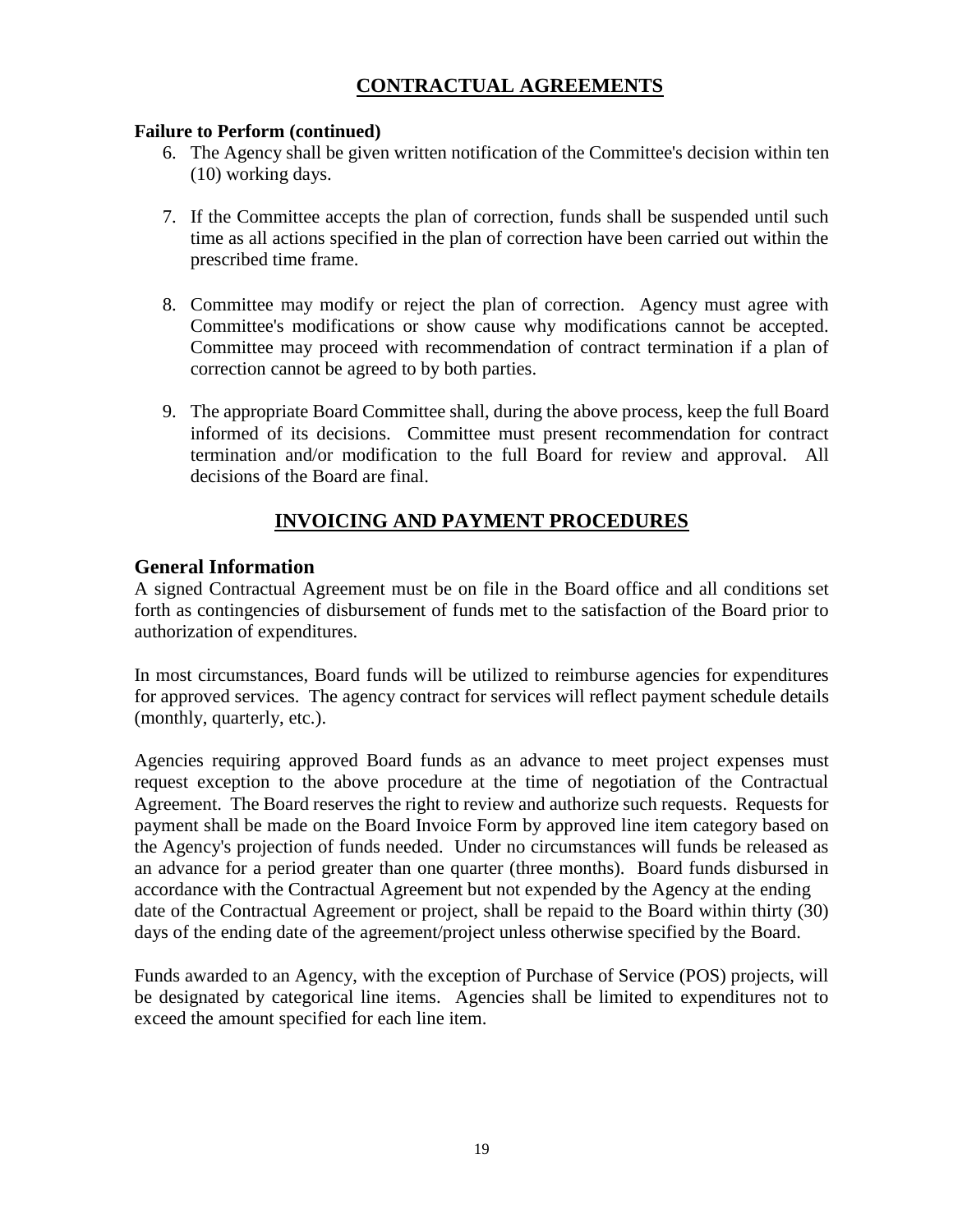# **INVOICING AND PAYMENT PROCEDURES**

## **General Information (continued)**

Line item adjustments, although not encouraged, may be made within the following process:

1. The Agency, in writing, requests a Contract revision, giving a detailed explanation for the readjustment.

The request will be considered based upon the following:

- 1. There are reasonable and justifiable facts to warrant approval of the request.
- 2. The request does not change the overall intent of the project.
- 3. The adjustment requested does not change the total amount approved for the project.

Written notification of the Board's decision will be sent to the Agency.

Prior approval must be obtained from the Board for all line item transfers.

All requests for payment shall be submitted in writing with documentation as specified in the contract for services.

Invoices received by the Board between the 16th - 31st of the month will be processed by the 15th of the following month. Invoices received between the 1st - 15th of the month will be processed by the last day of the same month.

The invoice processing deadline does not apply to disbursements for capital improvement work. Those invoices will be processed upon receipt or in accordance with the disbursement agreement.

Unless prior arrangements are made with the Board, requests for payments should be received within sixty (60) days of services performed, otherwise payment for such services will not be honored.

Conditions of all Board reporting requirements must be satisfied prior to release of any Board funds.

Upon Board review and verification that all conditions have been satisfactorily met, the request will be authorized for payment.

If direct services to Board eligible clients are rendered through contractual agreement with another vendor, Agency shall submit the vendor's signed original invoice including a listing of clients to whom the service was rendered, clients' legal address, clients' age, the date(s) service was rendered, the number of units of service, the unit cost if applicable, and written verification from the Agency that services were rendered as specified.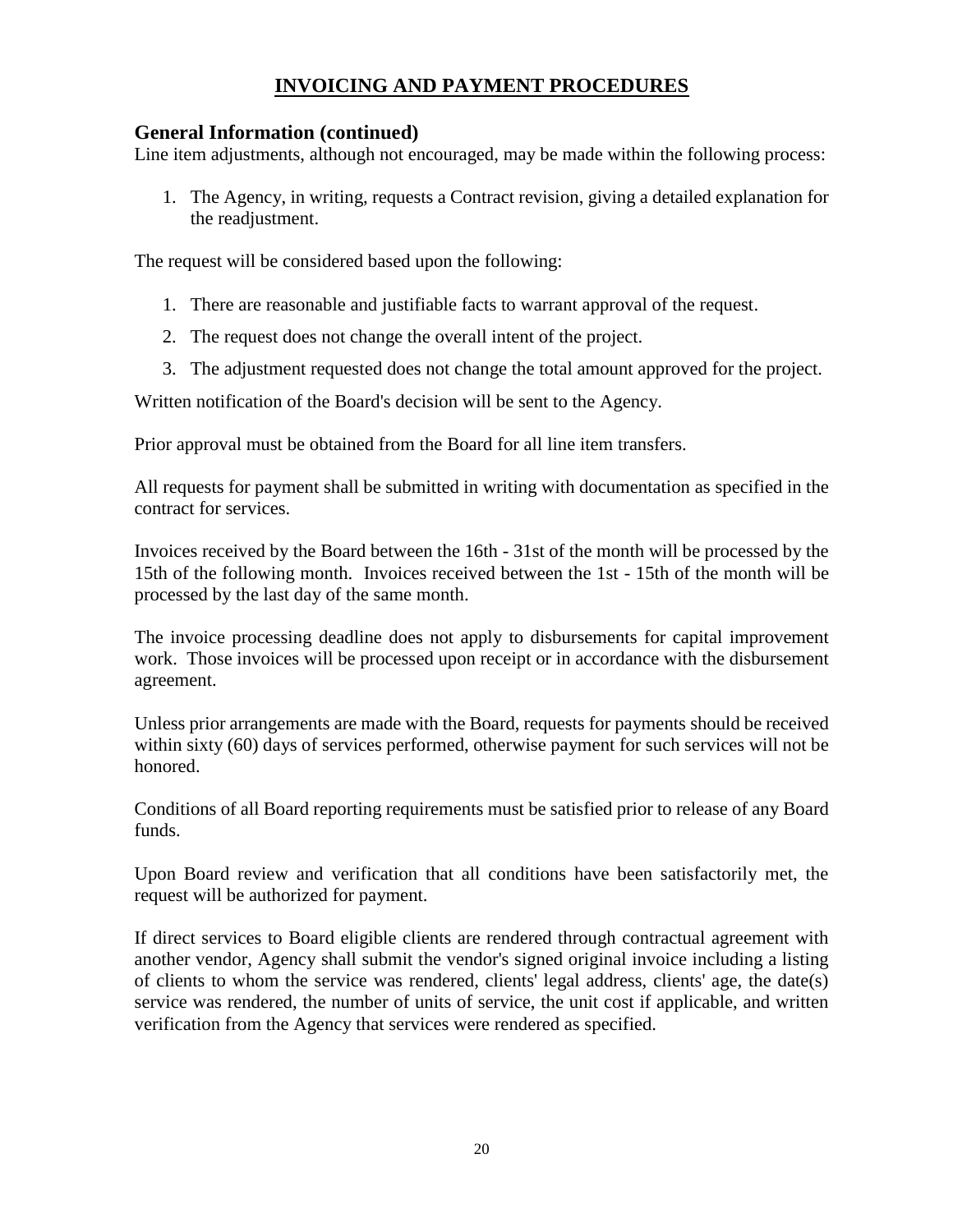# **INVOICING AND PAYMENT PROCEDURES**

#### **Equipment/Furnishings and Facility Repair/Maintenance**

Bids for these items must be done according to Board policy, and the bids must be on file with the Board before funds can be disbursed.

Agency shall submit the Board Invoice of Expenditures and the Board Equipment and Furnishings Inventory Control Form.

Agency shall submit a copy of the supplier's invoice with indication of Agency's check number and date of check written on said copy.

When requesting balance of payment on an equipment/furnishings item(s), Agency must verify that item(s) have been received, installed and are in satisfactory condition/working order.

Agency is required to submit an annual equipment inventory to the Board.

#### **Technical Advisors/Consultant Fees**

Agency shall submit the consultant's original signed invoice, a signed log provided by the consultant detailing the date(s) service was rendered, a description of the service rendered, the amount of time (hours) expended in performing services and written verification from the Agency that services were rendered as billed and in a satisfactory manner.

#### **Project Specific Information**

#### **Capital Improvement**

Disbursement of funds for capital improvement will require the following:

- 1. Contractors' original signed invoice, detailing work performed and cost.
- 2. Architect of record Certification for Payment.
- 3. Contractor's lien waiver(s).

The Board reserves the right to require through its staff and/or consultants/agents, verification of satisfactorily completed work prior to disbursement of funds.

#### **Purchase of Service**

Agency shall submit a listing of client names to whom the service was rendered, legal address, social security number, the date(s) service was rendered and the number of units of service provided. The Board may require detailed documentation of specific information on a monthly basis beyond that listed above.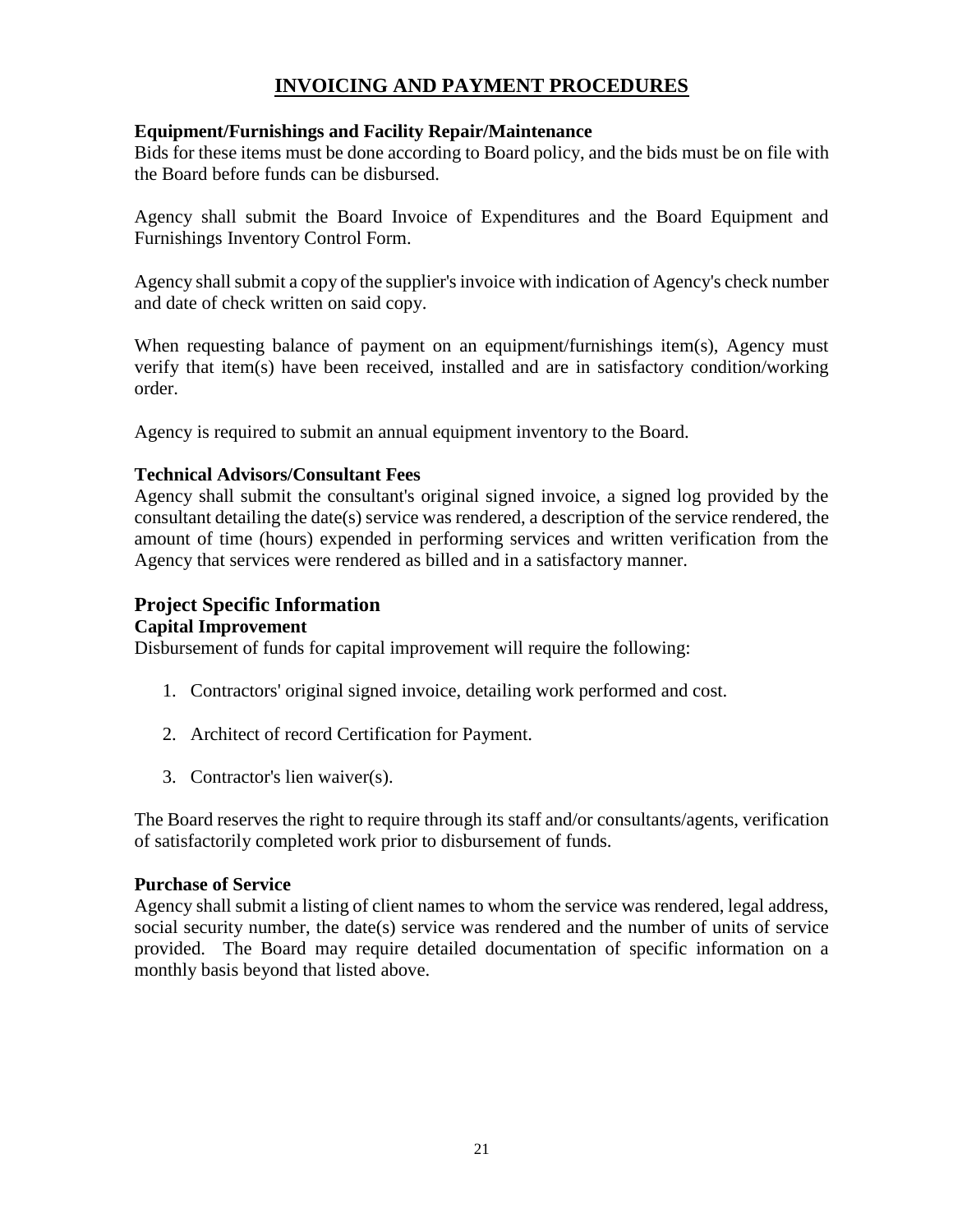# **MONITORING**

## **General Information**

All organizations performing services for the Board will enter into a contract for services.

As indicated in the Board Contractual Agreement, the Board staff and/or its designees will conduct on-site visits to the Agency for the purpose of monitoring projects receiving Board funds.

The goals of monitoring are twofold:

- 1. It allows the Board to measure the progress of the Agency in meeting objectives set forth in the project proposal.
- 2. It affords the opportunity for open communication between the Board and the Agency with respect to project evaluation, identification of service gaps and creation of services to meet client needs and technical assistance to agencies regarding enhancement of service delivery.

It is important for agencies to understand that the function of monitoring is one of a constructive nature. The primary objective of monitoring involves assurance of appropriate utilization of Board funds and provision of services in keeping with the Agency's approved proposal. Another objective of monitoring is to advocate for the delivery of quality services to persons with developmental disabilities. The Board or its staff will review the Agency's progress toward completion of identified goals and objectives and per the Contract for **Services** 

The staff or the designees conducting an on-site visit may conduct an exit interview with Agency/staff for the purpose of sharing the findings of the review and making suggestions for corrective action if indicated.

Where indicated, the staff of the Board may contact those agencies involved with the monitoring of clients and/or services of the Board funded projects to obtain their impressions of the projects (i.e., Department of Mental Health, Division of Vocational Rehabilitation, Department of Elementary and Secondary Education, Department of Family Services, consumer groups, etc.).

In accordance with Board Contractual Agreements, agencies shall make available copies of regulatory authorities reports/findings (i.e., MMAC, CARF, DMH, DESE, VR, etc.) to Board staff for review.

Agencies will be required to submit a quarterly project report for all projects and a quarterly (year-to-date) financial statement, which may include, but not be limited to Agency and/or project Income and Expense Statement including actual to budget comparison and a Balance Sheet.

For approved Purchase of Service (POS) and Grant Application for Funds, the Agency shall submit resident eligibility determination application with the first invoice of expenditures and thereafter when clients are added and/or deleted to the service/program.